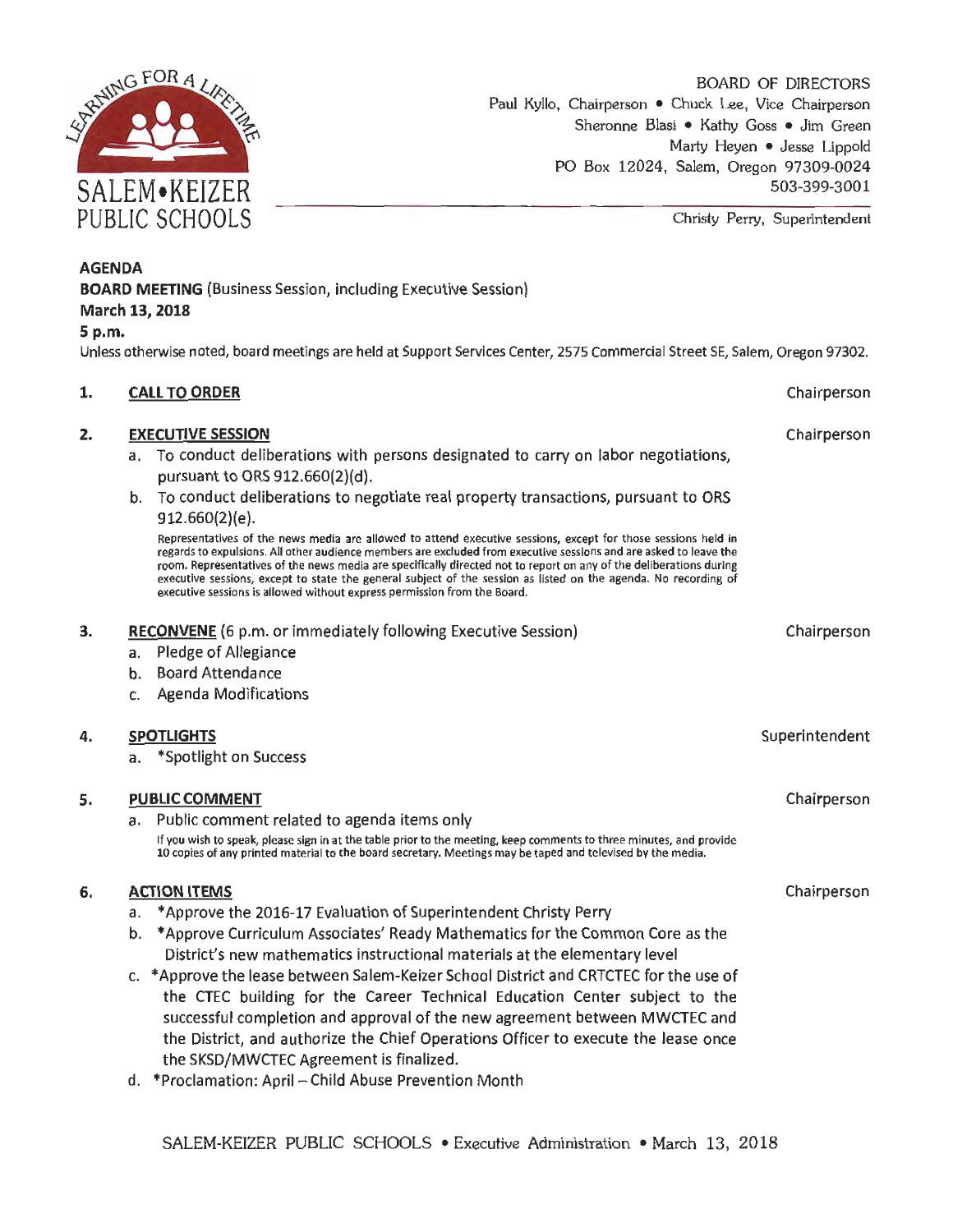| 7.  | <b>CONSENT CALENDAR</b>                                                                                                                                                                                                                                                                     | Chairperson         |
|-----|---------------------------------------------------------------------------------------------------------------------------------------------------------------------------------------------------------------------------------------------------------------------------------------------|---------------------|
|     | *Appropriation of Grant Budgets<br>a.                                                                                                                                                                                                                                                       |                     |
|     | Personnel Actions (document will be walked in)<br>b.                                                                                                                                                                                                                                        |                     |
|     | *Superintendent Contract Extension<br>C.                                                                                                                                                                                                                                                    |                     |
| 8.  | <b>READINGS</b>                                                                                                                                                                                                                                                                             | Chairperson         |
|     | *Property Tax Exemptions<br>a.                                                                                                                                                                                                                                                              |                     |
| 9.  | <b>REPORTS</b>                                                                                                                                                                                                                                                                              | Superintendent      |
|     | *Monitoring Report: Executive Limitation 9 – Asset Protection<br>a.                                                                                                                                                                                                                         |                     |
|     | *Monitoring Report: Strategic Plan 4 – Positive Behavioral Intervention &<br>b.<br>Supports (PBIS)                                                                                                                                                                                          |                     |
| 10. | <b>INFORMATION</b> (These items are information only unless pulled for individual consideration.)                                                                                                                                                                                           | Chairperson         |
|     | *Board & Budget Committee Calendar<br>a <sub>z</sub>                                                                                                                                                                                                                                        |                     |
| 11. | <b>PUBLIC COMMENT</b>                                                                                                                                                                                                                                                                       | Chairperson         |
|     | Public comment related to non-agenda items only<br>a.<br>If you wish to speak, please sign in at the table prior to the meeting, keep comments to three minutes, and provide<br>10 copies of any printed material to the board secretary. Meetings may be taped and televised by the media. |                     |
| 12. | <b>BOARD ACTIVITY REPORT</b>                                                                                                                                                                                                                                                                | <b>School Board</b> |
| 13. | <b>SUPERINTENDENT'S REPORT</b>                                                                                                                                                                                                                                                              | Superintendent      |
| 14. | <b>ADJOURNMENT</b>                                                                                                                                                                                                                                                                          | Chairperson         |

\*Support Material Included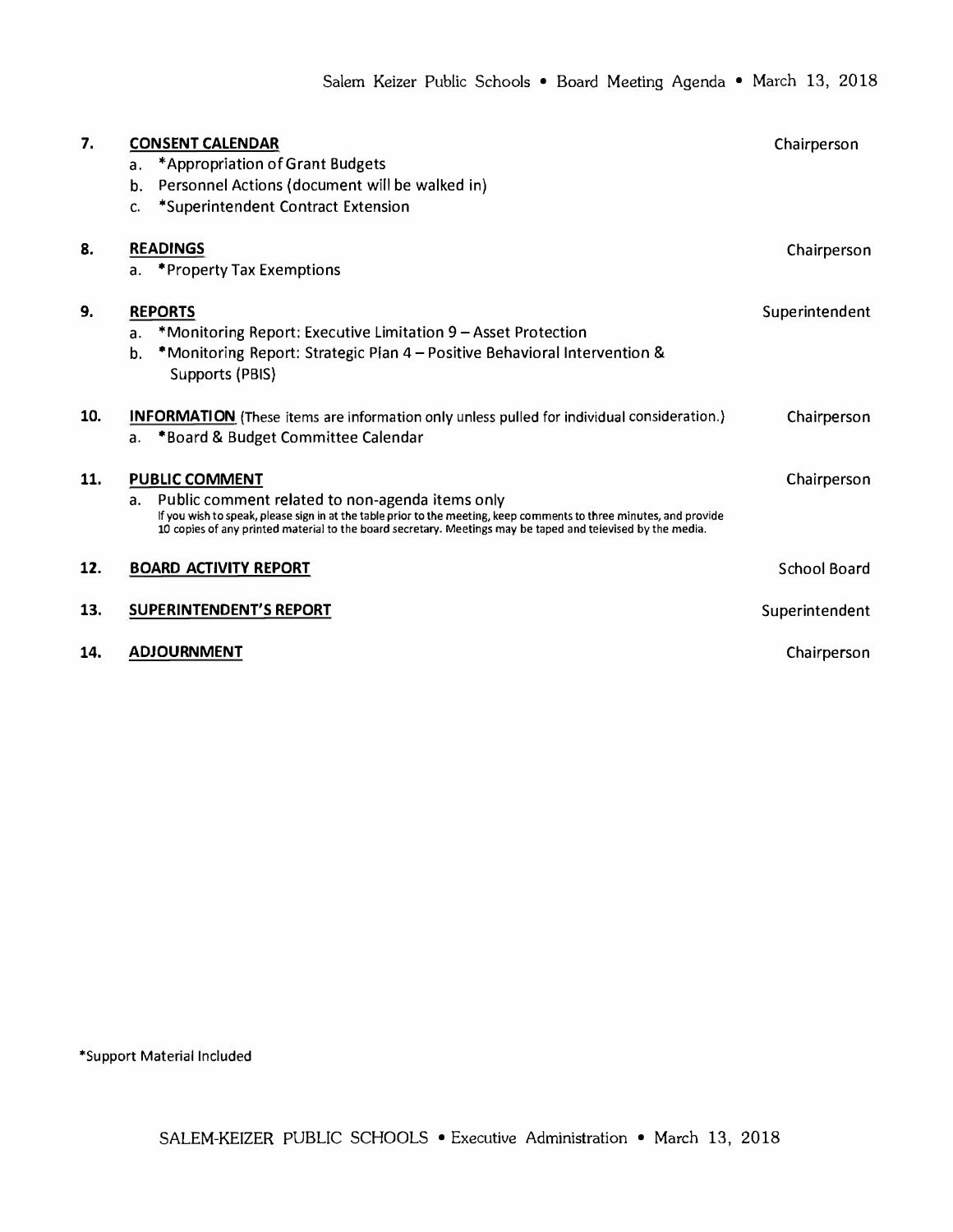### **SPOTLIGHT ON SUCCESS**

### **Background/Discussion**

The superintendent and her executive cabinet are pleased to recognize the following individuals and/or groups for their outstanding work and/or contributions to our school district and community.

| Honoring:<br>Recognition:<br>Presenter: | McKay High School Athletic Booster Club<br><b>Volunteers of the Month</b><br>Krina Lee, Executive Director<br>Salem-Keizer Education Foundation |
|-----------------------------------------|-------------------------------------------------------------------------------------------------------------------------------------------------|
| Honoring:                               | Raul Marquez, Student McKay High School                                                                                                         |
| Recognition:                            | <b>United Way Grant</b>                                                                                                                         |
| Presenter:                              | Lillian Govus, Director Community Relations and Communications                                                                                  |
| Honoring:                               | <b>Epic Fitness</b>                                                                                                                             |
| Recognition:                            | <b>Business Partner of the Month</b>                                                                                                            |
| Presenter:                              | Lillian Govus, Director Community Relations and Communications                                                                                  |

**Recommendation/Board Action** 

For Information Only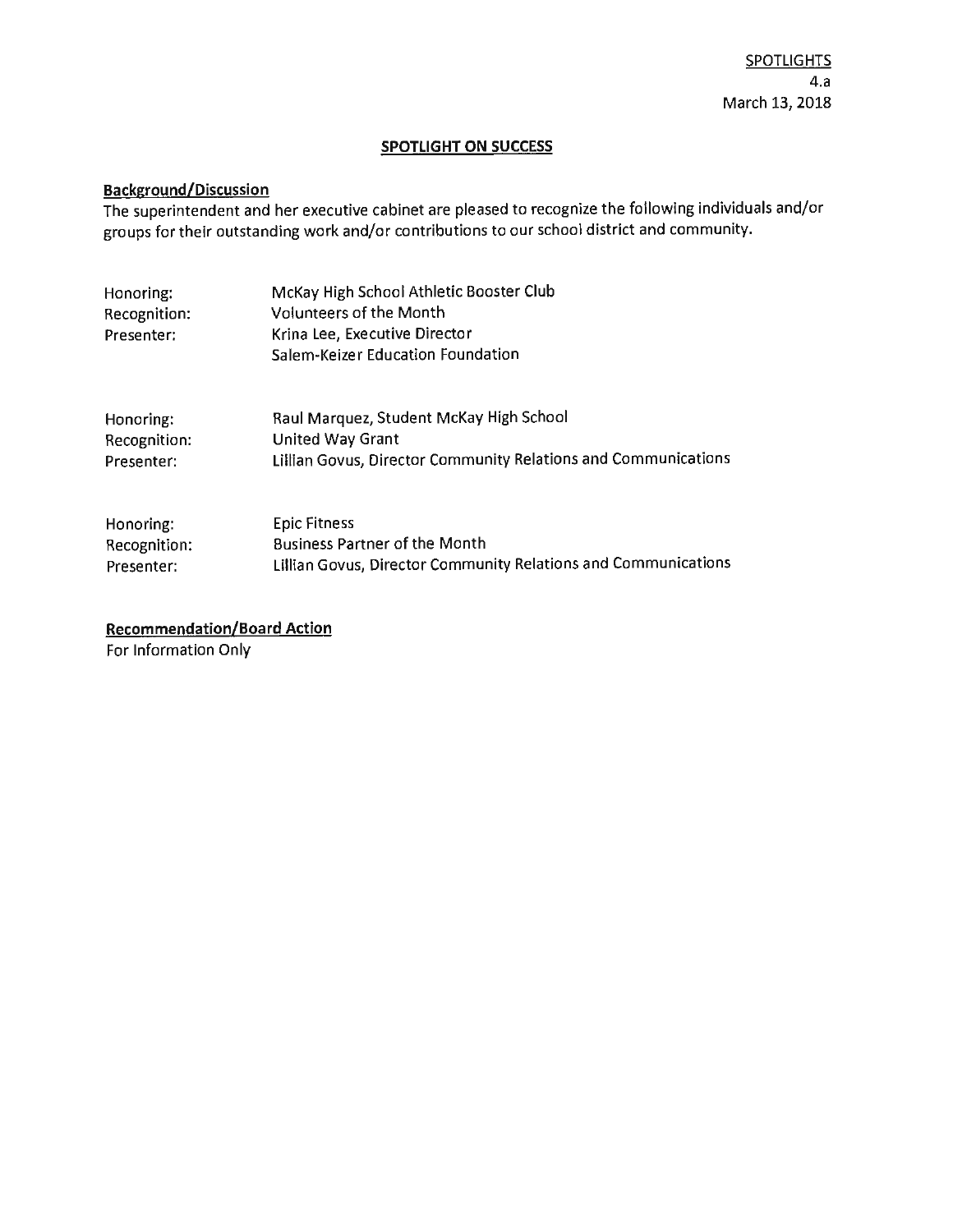### **SUPERINTENDENT EVALUATION**

### **Background/Discussion**

It is the Board's duty to evaluate the superintendent's performance on an annual basis, and in compliance with Board policy, specifically Board Staff Linkages 3 (BSL-3), "Monitoring Superintendent Performance," and per the contract with the superintendent. The evaluation is to be completed by March 15 of each contract year. The contract language is as follows:

*It is intended that the schedule for formal annual evaluation of the Superintendent will be congruent with Board Policy BSL-3. The Superintendent's evaluation shall be completed annually, no later than March 15*th *of each year under this contract.* 

### **Recommendation/Board Action**

The recommendation is that the Board approve the 2016-17 evaluation of Superintendent Christy Perry.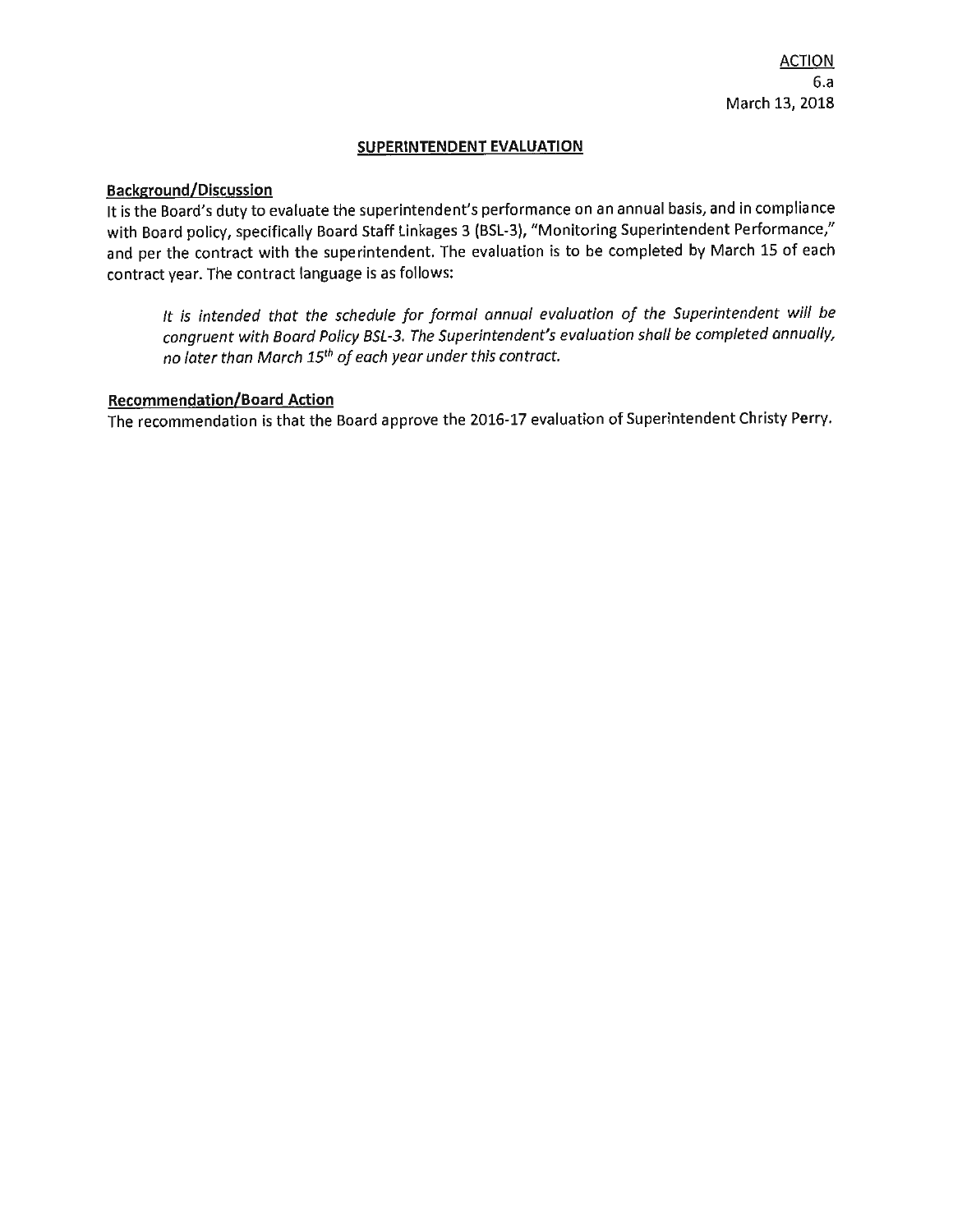### **ADOPTION OF ELEMENTARY MATHEMATICS CURRICULUM**

### **Background/ Discussion**

At the February 13, 2018, Board meeting, staff described the process by which they identified an elementary math curriculum that is being recommended for adoption. Since that meeting, the following has occurred:

- Materials have continued to be available for review at the Lancaster Professional Center. All School Board members were invited to review these materials.
- A mid-year data review was presented to school and district staff by Curriculum Associates, showing the math performance and growth data for students in the pilot elementary schools: Hayesville, Highland, Keizer, Morningside, Salem Heights, and Scott. The data showed significant growth among all students, as well as the disaggregated data for English Learners and students in Special Education.

### **Recommendation/Board Action**

Staff recommends the Board approve Curriculum Associates' Ready Mathematics for the Common Core as the district's new mathematics instructional material at the elementary level.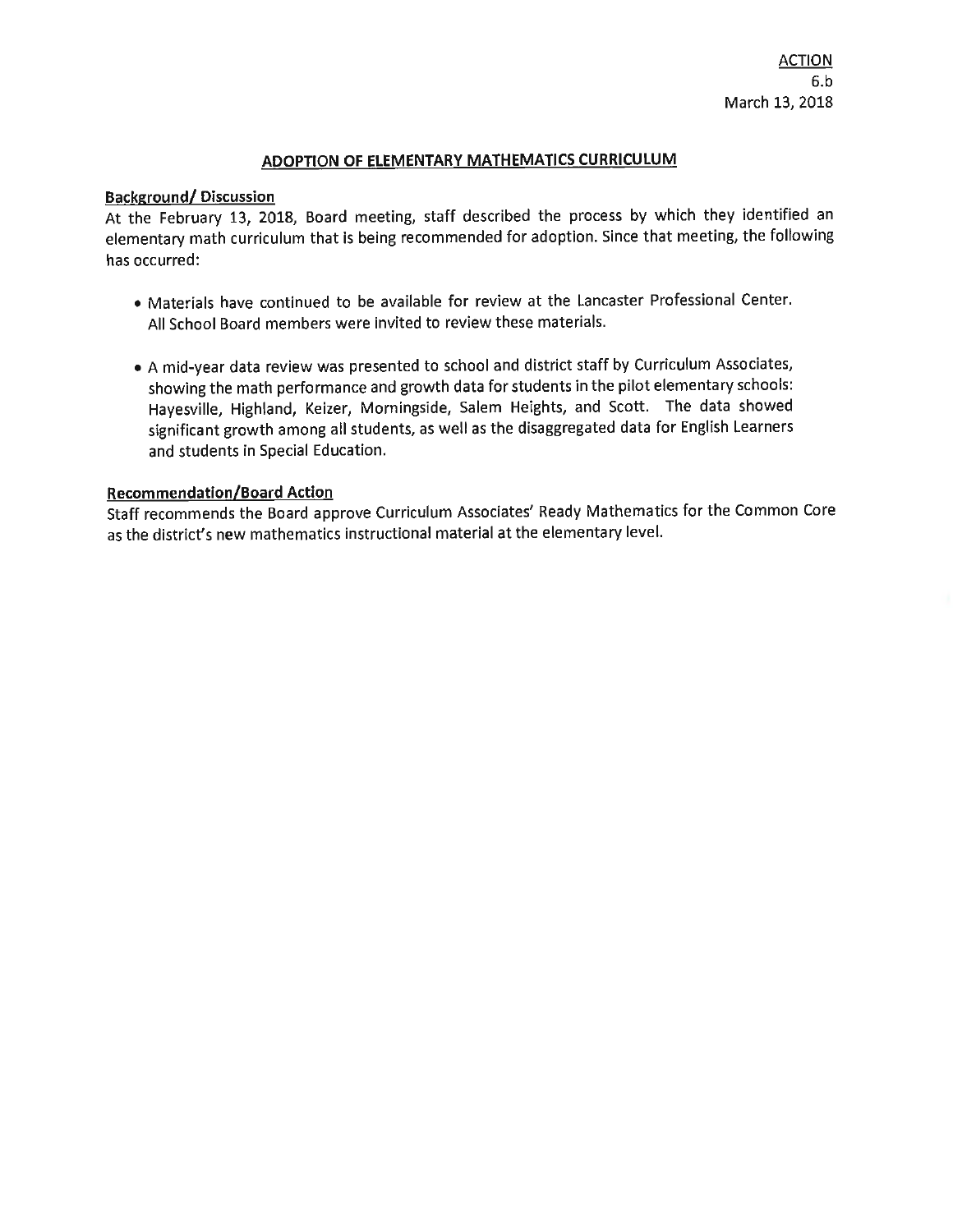### **CTEC LEASE AGREEMENT**

### **Background/Discussion**

We have a lease with Mountain West Career Technical Education Center (MWCTEC) for the occupancy of the Career Technical Education Center for students to take CTE coursework. This lease was approved by the School Board and executed by the parties on July 24, 2015.

The lease allows the District to use space at CTEC, which is fully renovated and ready for occupancy by students and staff for the CTE programs offered by the District. The lease has been amended from time to time as new spaces are renovated and ready for occupancy when the District is ready to start a new CTE program at CTEC.

MWCTEC has donated the CTEC premises (building, fixtures, and equipment) to Community Resource Trust Career Technical Education Center {CRTCTEC), a local nonprofit limited liability company. This successor lease generally follows the original lease with MWCTEC for the current occupied spaces at CTEC.

The lease differs from the original lease as follows:

- Lease Term: The MWCTEC lease was 84 months plus two additional terms of 5-years. The CRTCTEC lease is 55 months plus two additional terms of 5-years.
- Both leases charge \$1.00 (one-dollar) per year.
- CRTCTEC may not transfer the premises without the District's consent. (Section 6)
- CRCTEC may terminate the lease, but this triggers a requirement that CRTCTEC offer to donate the premises to the District. (Section 19)Under the MWCTEC lease, MWCTEC and Mountain West Investment Corporation (MWIC) agreed to indemnify and defend the District on claims relating to environmental hazards. Under the CRTCTEC lease, CRTCTEC indemnifies the District. (Section 46)
- If the owner of the land (Suntek} donates the land to either CRTCTEC or the District, CRTCTEC shall offer to donate the land and the premises to the District. The School Board can accept or not accept the donation. (Section 51)
- CRTCTEC must offer to donate the premises to the District if it decides it can no longer own the premises. CRTCTEC cannot transfer the property without first offering to donate the property to the District. (Section 52)
- The deed for the donated property will contain a restriction that if the District accepts the donation, it may not sell the property. It must offer it back to CRTCTEC. (Section 53)

The District and MWCTEC are working on a separate agreement that will be approved at the time this lease is executed by the Chief Operations Officer following Board approval that will:

- Reaffirm MWIC and MWCTEC's obligations to indemnify and defend the District from claims relating to environmental hazards.
- Reaffirm MWCTEC's responsibility to continue the development of Phases IV and V of the CTEC project.
- Reaffirm MWCTEC's responsibility to pay real property taxes, the amounts due under the ground lease with Suntek, maintenance and repair of the property, and to continue to fund the remaining improvements.

### **Recommendation/Board Action**

I

It is recommended the Board approve the lease between Salem-Keizer School District and CRTCTEC for the use of the CTEC building for the Career Technical Education Center subject to the successful completion and approval of the new agreement between MWCTEC and the District, and authorize the Chief Operations Officer to execute the lease once the SKSD/MWCTEC Agreement is fina lized.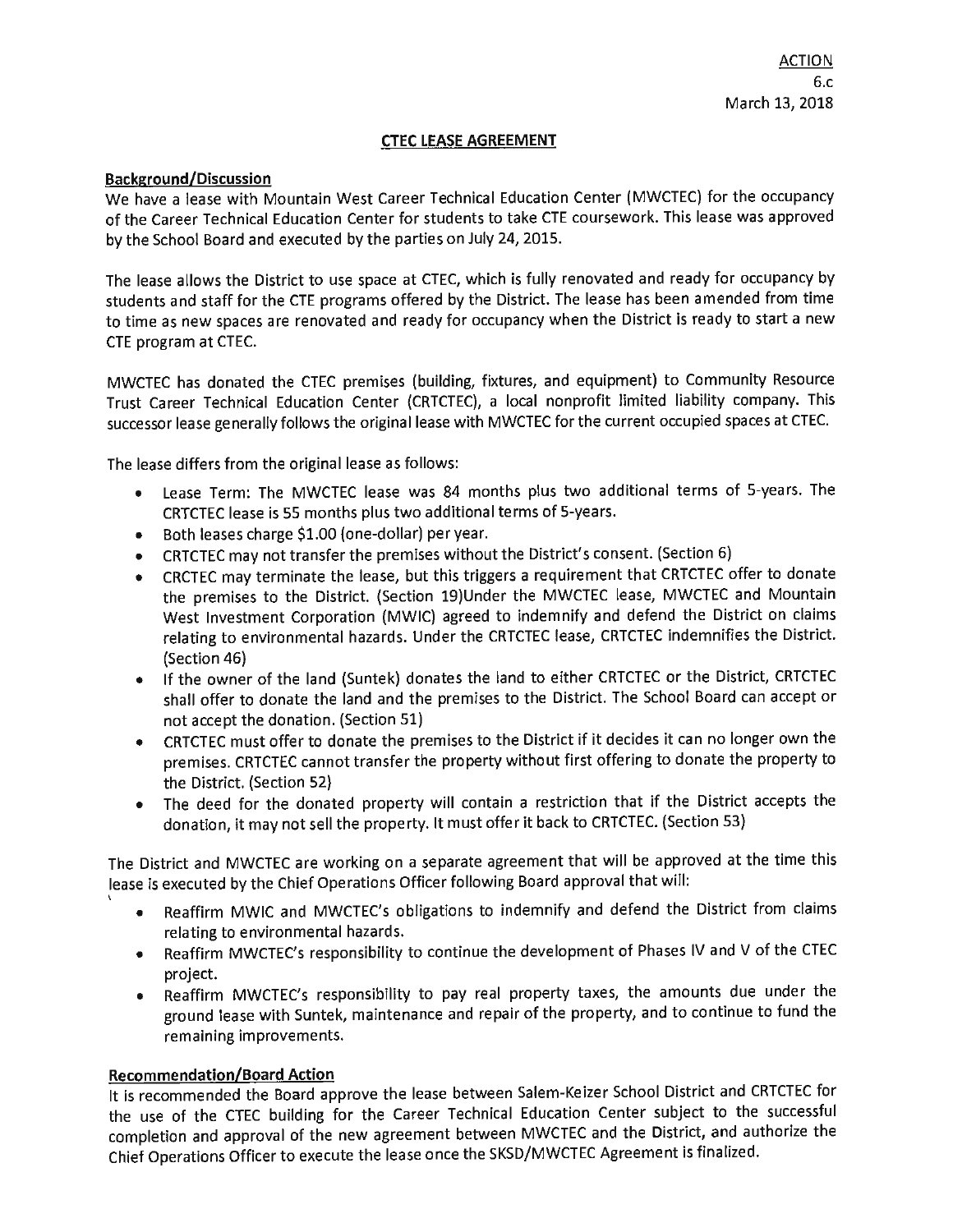### **Board of Directors Salem-Keizer School District 24J Salem, Oregon**

### **April:** Child **Abuse Prevention Month**

### **Proclamation**

- WHEREAS, every child deserves to live in a safe, loving, and caring family environment; and
- WHEREAS, in 2016 there were 11,843 reported victims of child abuse and neglect in Oregon; and
- WHEREAS, we endeavor to join together as individuals, organizations, and government agencies to prevent child abuse in our state by providing opportunities to educate, train, and support caregivers by raising awareness of relevant topics, including child development, basic care skills, discipline strategies, and goalsetting for parents; and
- WHEREAS, by strengthening families and providing safe, stable, and nurturing environments that are free from violence, abuse, and neglect, opportunities are created for children's optimal growth and success, ensuring a secure future for our communities, where the needs of children are a priority and the needs of families are met;
- NOW THEREFORE, the Board of Directors of Salem-Keizer School District 24J asks everyone to join together in protecting our children and does hereby proclaim April 2018 as **CHILD ABUSE PREVENTION MONTH.**

Paul Kyllo, Chairperson, Board of Directors Salem-Keizer Public Schools

Date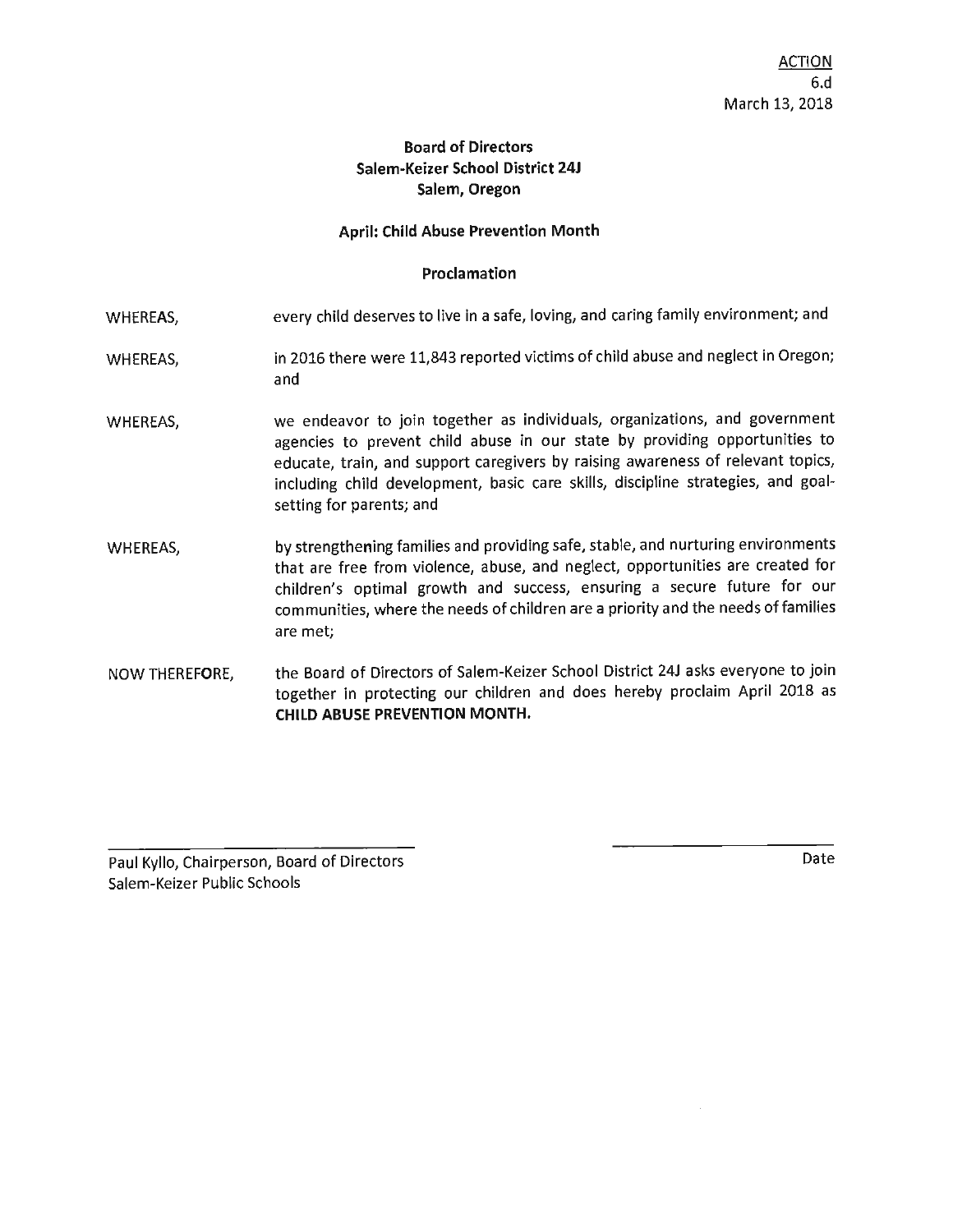### **ADOPTION AND APPROPRIATION OF GRANT BUDGETS**

### **Background/Discussion**

Grant funds for special projects, which are consistent with District goals and objectives, are recognized as desirable funding sources. Each year millions of dollars in grant fund budgets are submitted to the School Board for approval.

## **G174H Title IIA 16-17 Carryover \$337,999**

### **Professional Learning**

This grant provides funds for improvement of staff quality, and, thus, increases student academic achievement.

Funding breakdown:

| Instructional              | S0        |
|----------------------------|-----------|
| Support                    | \$316,553 |
| Community                  | \$21,446  |
| <b>Funding Source: ODE</b> |           |

### **G18H9 IDEA Part B, Section 611 618 <b>S** 6,986,458

### **Student Services**

IDEA funds provide for the excess costs of special education and related services to students with disabilities. This grant primarily covers special education staffing.

| Funding breakdown:         |             |
|----------------------------|-------------|
| Instructional              | \$5,644,503 |
| Support                    | \$1,341,955 |
| Community                  | \$0         |
| <b>Funding Source: ODE</b> |             |

## **Board Action**

Staff recommends the Board adopt and appropriate the grant/contract budgets and authorize the Chief Operations Officer to enter into a contract with the organizations in the above listed grant/contract awards. Additionally, the Board is requested to authorize an inter-fund loan if necessary from the General Fund to the Special Revenue Fund for the period between program expenditures and the receipt of program reimbursement. Money so loaned will be returned to the General Fund.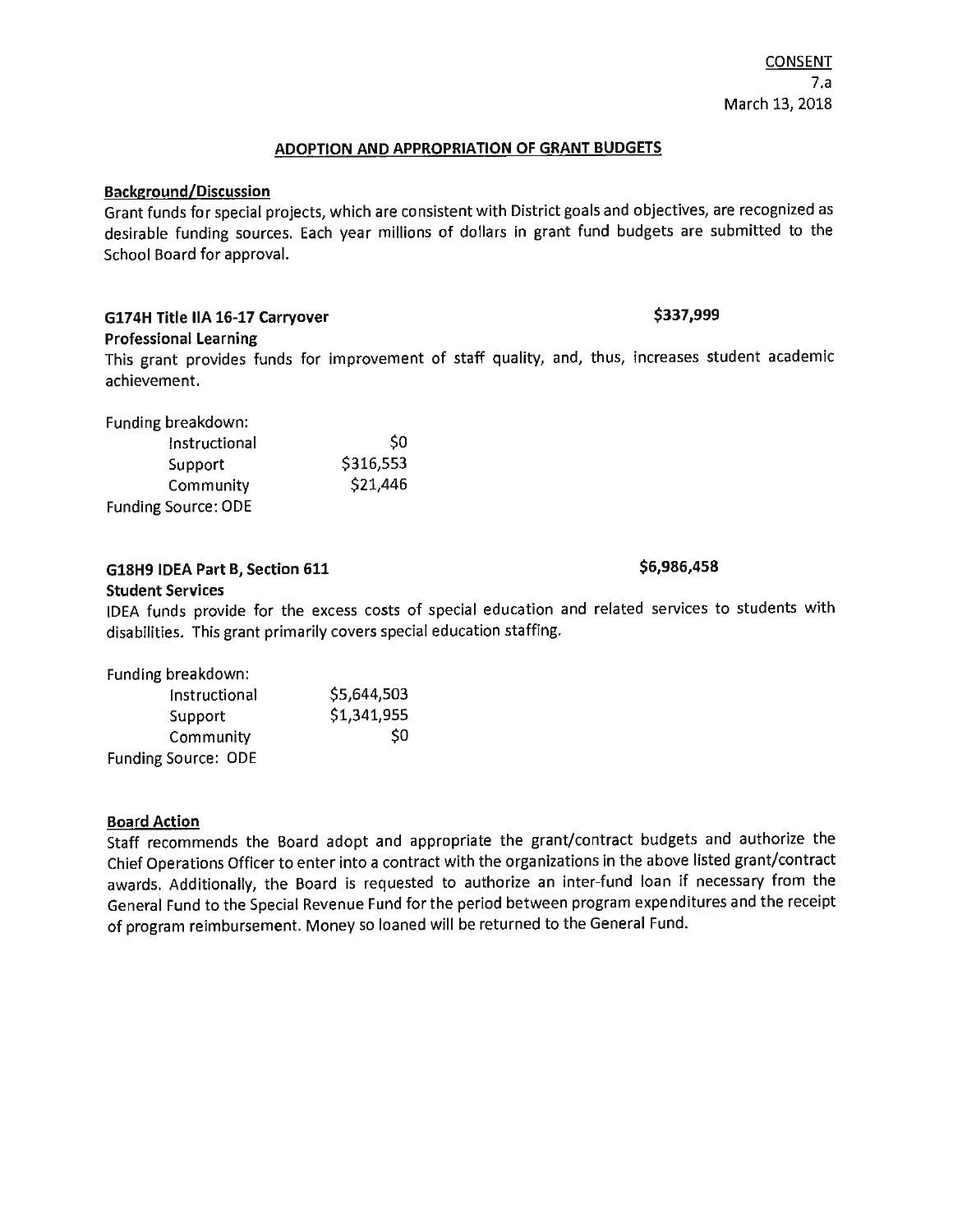### **SUPERINTENDENT CONTRACT EXTENSION**

### **Background/Discussion**

The current employment contract with the superintendent is for a three-year period beginning July 1, 2016, extending through June 30, 2019. We are in year two of the contract. The contract language is as follows:

*After the evaluation* [of the superintendent], *and no later than March 15 of the 2nd year of this contract, the Board will decide upon renewal or extension of the Superintendent's contract and, thereafter, inform the Superintendent of that decision.* 

### **Recommendation/Board Action**

The recommendation is that the Board approve extension of the contract with the superintendent and give authority to Board leadership to enter into contract negotiations for a new three-year contract beginning July 1, 2019.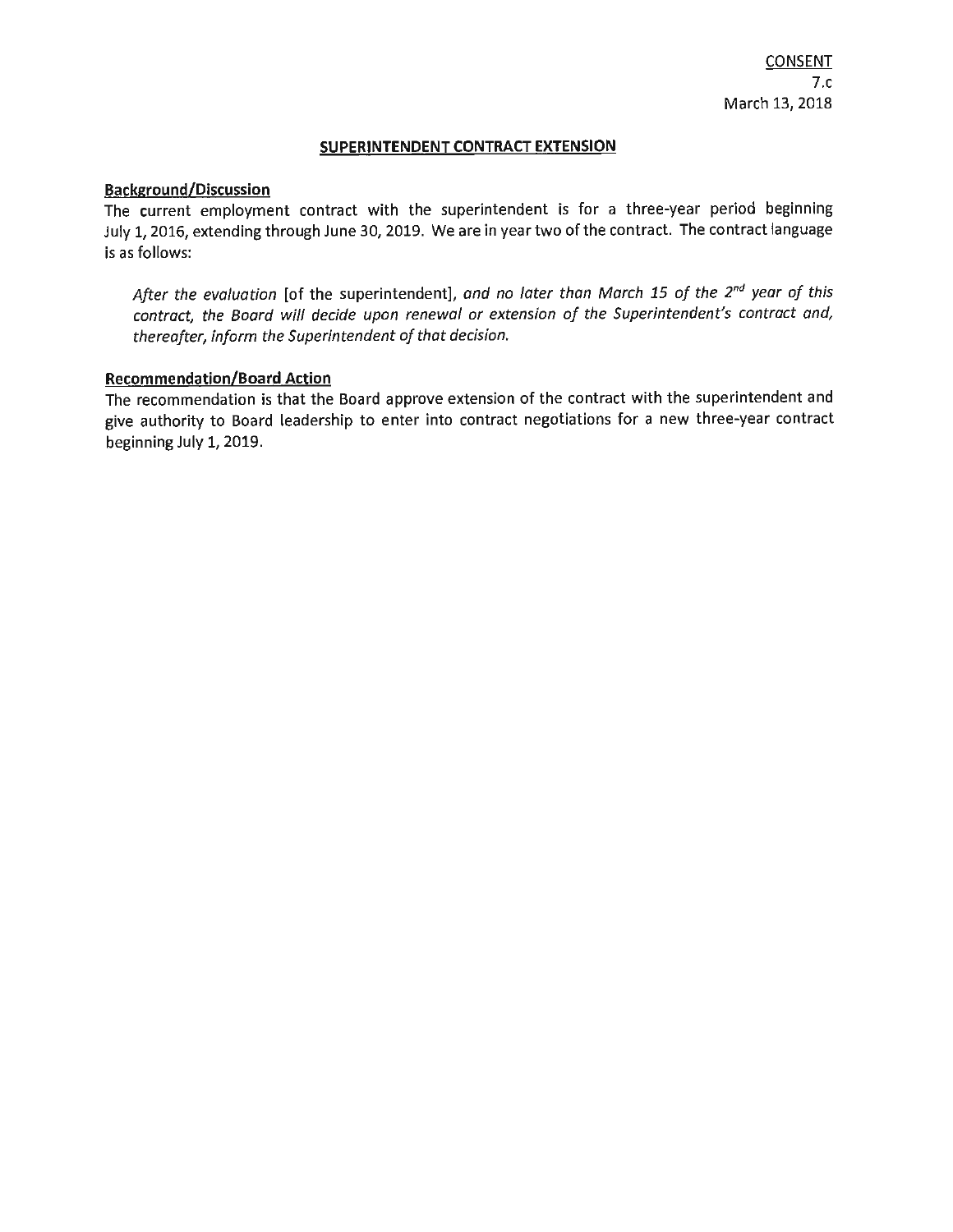### **TAX EXEMPTION CONCURRENCE FOR NONPROFIT LOW-INCOME HOUSING PROVIDERS BOARD GOVERNANCE POLICY 13 (BG-13)**

### **Background/Discussion**

Legislation that had historically granted property tax exemptions for low-income housing owned by nonprofit organizations was challenged, resulting in a moratorium for granting tax exemptions beginning in 2012. Properties exempt at the time have been "grandfathered" until 2022 while a legislative task force works on developing a viable long-term solution.

To encourage nonprofit organizations to provide additional low-income housing, several Oregon cities and counties have adopted local ordinances that allow nonprofit organizations to apply for property tax exemptions on properties built after 2012. Even if a city or county adopts a supporting ordinance, concurrence is still required from the taxing jurisdictions equaling 51% of the total tax base.

The Marion County Board of Commissioners adopted Resolution No. 17R-30 on November 22, 2017, which states in part, "Marion County agrees to the policy of exemption under ORS 307.540 to 307.458 pursuant to ORS 307.543{2)." The Salem City Council voted to approve Ordinance Bill No. 29-17 at the January 8, 2018, City Council meeting. The ordinance reads in part, "This ordinance is in the best interest of the City of Salem because it implements a Nonprofit Corporation Low Income Housing tax exemption authorized by ORS 307 .540 to 307.548, and will lower costs for certain providers of low income housing, which is an identified need in the community."

At the February 27, 2018, Board meeting, the SKPS Board concurred with the following tax exemption for Catholic Community Services:

539 Statesman St NE, Salem

- 12 units One five-bedroom, six one-bedroom, one two-bedroom, and four three-bedroom units located within Englewood Elementary, Parrish Middle, and North Salem High School boundaries.
- 2017-18 Property Taxes  $\lesssim$   $\frac{180.15}{53.180.15}$

2579-2587 Wallace Rd NW, Salem

- 12 units One five-bedroom, six one-bedroom, and five two-bedroom units located within Harritt Elementary, Walker Middle, and West Salem High School boundaries.
- $2017-18$  Property Taxes  $$4,112.39$

The Board has requested criteria and information for greater understanding about when it should concur with tax exemptions for specific properties in the future.

Policy BG-13 provides a policy that outlines a process for the Board to use in making decision regarding requests for tax exemption concurrence.

### **Recommendation/Board Action**

No action required. This policy is provided for first reading,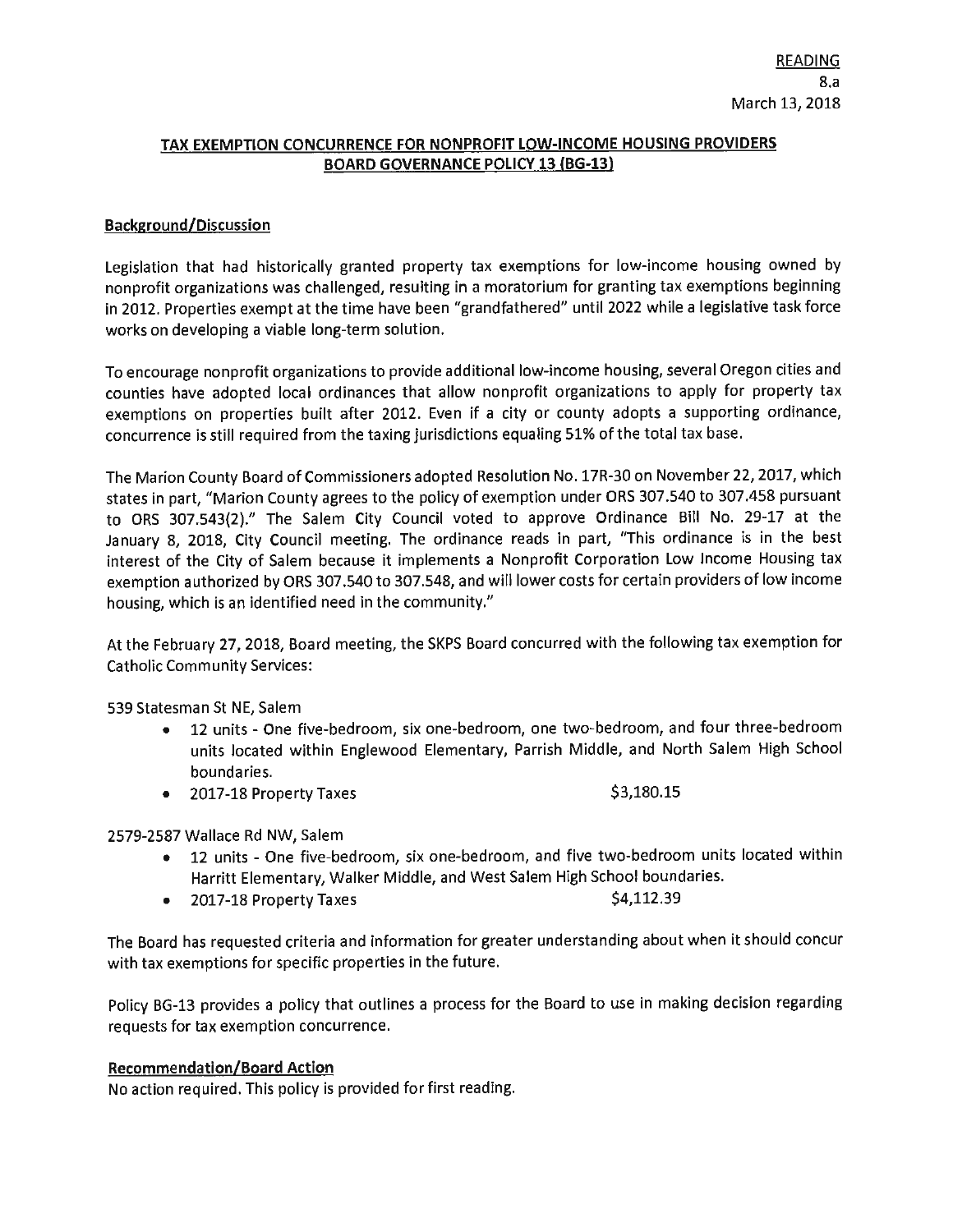

### **Process for Tax Exemption Consideration**

This Board policy provides an avenue for nonprofit low-income housing providers to request concurrence of property tax exemptions in response to a nonprofit corporation low-income housing tax exemption authorized by ORS 307.540 to 307.548, which may lower costs for certain low-income housing providers, which is a need identified in the Salem-Keizer community.

The Salem-Keizer School Board will consider concurring with opporty tax exemptions for nonprofit low-income housing providers that are approved by the City, the mongh City of Salem Ordinance Bill No. 29-17 or by Marion County through Marion (@iijñty Board of Commissioners Resolution No. 17R-30. The process for making a request is as follows:

- 1. The nonprofit low-income housing provider shall submit a request for concurrence of property tax exemption in writing to the salem-Keizer School Board including evidence (e.g., approved application, official meeting millutes, or other formal notification), that the City of Salem or Marion County has approved avelated request. The requestor must also demonstrate notification has been made to all other urisdictions.
- 2. Upon receipt of the request for concurrence of property take exemption, the School Board will place the item as a first reading one an upcoming regular Board business meeting that is determined to be within a reasonable timeframe to allow for proper notifications and collection of documentation. The item may be placed as assecond reading and/or action item on the agenida of a future regular Board business meeting as the Board determines necessary, again within a reasonable timetrame that allows for proper notifications and collection of documentation
- 3 Suppon receipt of the request the District Willing tify all other taxing jurisdictions of the Board meeting date and time at which the request is being considered.

It is the responsibility of the requestor to work within the District's parameters and follow the process in a mannefithat allows the requestor to meet its own deadlines.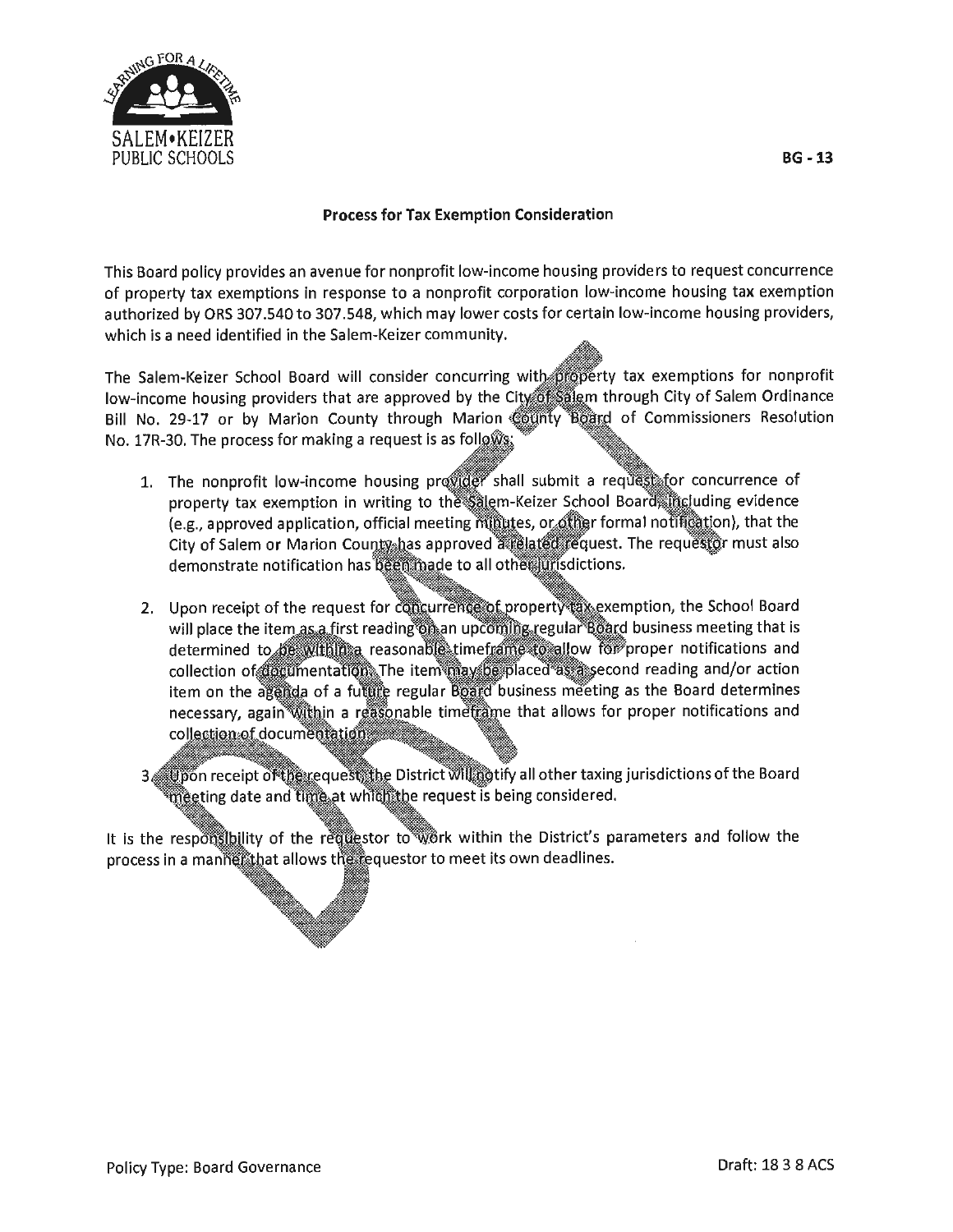| $\mathbf{1}$ | <b>ORDINANCE BILL NO. 29-17</b>                                                             |
|--------------|---------------------------------------------------------------------------------------------|
| 2            | AN ORDINANCE RELATING TO PROVIDING FOR A PROPERTY TAX                                       |
| 3            | EXEMPTION FOR CERTAIN LOW INCOME HOUSING NON-PROFIT OWNERS;                                 |
| 4            | CREATING NEW PROVISIONS; AND DECLARING AN EMERGENCY.                                        |
| 5            | The City of Salem ordains as follows:                                                       |
| 6            | Section 1. Findings. This ordinance is in the best interest of the City of Salem because it |
| 7            | implements a Nonprofit Corporation Low Income Housing tax exemption authorized by           |
| 8            | ORS 307.540 to 307.548, and will lower costs for certain providers of low income            |
| 9            | housing, which is an identified need in the community.                                      |
| 10           | Section 2. Sections 2.850 through 2.910 are added to and made a part of the Salem           |
| 11           | Revised Code, Title I - Government, Chapter 2 as set forth herein.                          |
| 12           | Sec 2.850 to 2.910 are created to read:                                                     |
| 13           | Sec. 2.850. Exemption created. Sec. 2.850 to 2.910 may be referred to as the "Salem"        |
| 14           | Nonprofit Corporation Low Income Housing Tax Exemption Program."                            |
| 15           | (a) The provisions of ORS 307.540 to 307.548 are hereby adopted, and there is               |
| 16           | created, as set forth in this chapter, an exemption from property tax from certain          |
| 17           | nonprofit owners of low-income housing, for the purpose of encouraging the                  |
| 18           | preservation, maintenance, and development of low-income housing within the city of         |
| 19           | Salem.                                                                                      |
| 20           | (b) The Director shall have the authority to promulgate rules and guidelines consistent     |
| 21           | with this chapter to implement Sec. 2.850 to 2.910, including, the authority to impose      |
| 22           | additional criteria and requirements for eligibility for exemption on a case-by-case basis, |
| 23           | which are consistent with the purpose and intent of the Program.                            |
| 24           | Sec. 2.860. Definitions. Unless the context otherwise specifically requires, terms used in  |
| 25           | sections $2.850 - 2.910$ shall have the meanings set forth in this section;                 |
| 26           | Low income. Income at or below 60 percent of the area median income as determined           |
| 27           | by the Oregon Housing Stability Council based on information from the United States         |
| 28           | Department of Housing and Urban Development.                                                |
| 29           | Sec. 2.870. Criteria for Exemption.                                                         |
| 30           | (a) A property is exempt from property taxation as provided by sec. $2.850 - 2.910$ if:     |
|              | COUNCIL OF THE CITY OF SALEM, OREGON<br>ORDINANCE 29-17 - Page 1                            |

 $\bar{\tau}$ 

 $T_{\rm c} = 0$  .

 $\sim$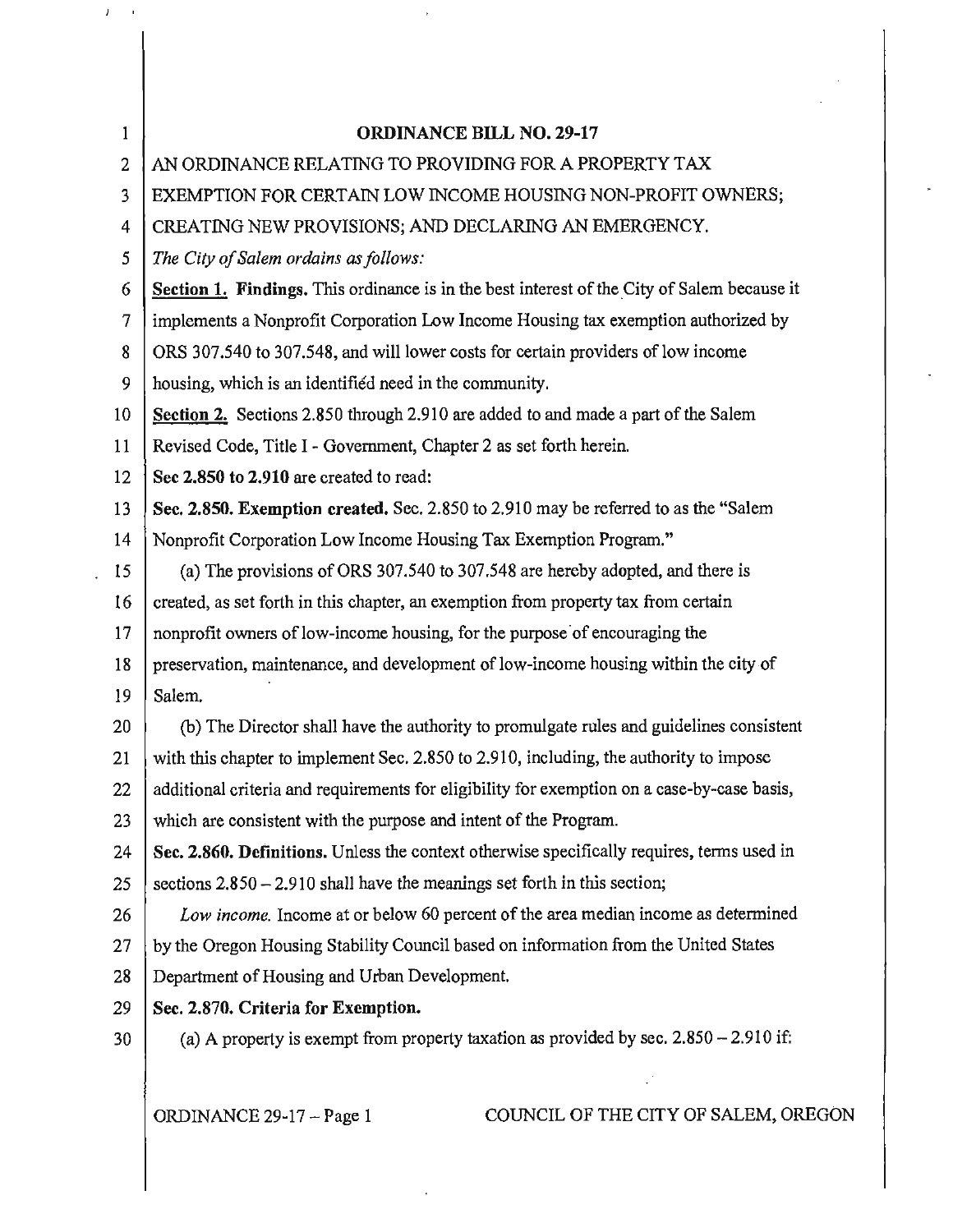| $\mathbf{1}$   | (1) The property is owned or being purchased by a corporation described in                 |  |  |  |
|----------------|--------------------------------------------------------------------------------------------|--|--|--|
| $\overline{2}$ | section $501(c)(d)$ or (4) of the Internal Revenue Code that is exempt from income         |  |  |  |
| 3              | taxation under section 501(a) of the Internal Revenue Code;                                |  |  |  |
| 4              | (2) Upon liquidation, the assets of the corporation are required to be applied first       |  |  |  |
| 5              | in payment of all outstanding obligations, and the balance remaining, in cash and in       |  |  |  |
| 6              | kind, to be distributed to corporations exempt from taxation and operated exclusively      |  |  |  |
| 7              | for religious, charitable, scientific, literary or educational purposes or to the State of |  |  |  |
| 8              | Oregon;                                                                                    |  |  |  |
| 9              | (3) At the time the application is filed, the property is:                                 |  |  |  |
| 10             | (A) Occupied by low income persons; or                                                     |  |  |  |
| 11             | (B) Held for a period not to exceed two years from the date the exemption                  |  |  |  |
| 12             | is granted, for the purpose of developing low income housing.                              |  |  |  |
| 13             | (4) The property or portion of the property receiving the exemption, if occupied,          |  |  |  |
| 14             | is actually and exclusively used for the purposes described in section $501(c)(3)$ or (4)  |  |  |  |
| 15             | of the Internal Revenue Code;                                                              |  |  |  |
| 16             | (5) The property, at the time of application, and throughout the period of                 |  |  |  |
| 17             | exemption, is maintained in a safe and habitable condition;                                |  |  |  |
| 18             | (6) Within 30 days of the date the exemption is granted by Council, the owner of           |  |  |  |
| 19             | the property has established, and shall maintain for the period of the exemption, a        |  |  |  |
| 20             | capital reserve for the property of at least \$100 per housing unit per month. The         |  |  |  |
| 21             | Director may periodically adjust the required minimum reserve amount per housing           |  |  |  |
| 22             | unit;                                                                                      |  |  |  |
| 23             | (7) The property, and uses on the property, at the time the application is filed, and      |  |  |  |
| 24             | throughout the period of exemption comply with all applicable laws, regulations, and       |  |  |  |
| 25             | Council policies; and                                                                      |  |  |  |
| 26             | (8) The exemption has been approved as provided in Sec. 2.900 of this chapter.             |  |  |  |
| 27             | (b) For purposes of subsection (1) of this section, a corporation that has only a          |  |  |  |
| 28             | leasehold interest in property is deemed to be a purchaser of that property if;            |  |  |  |
| 29             | (1) The corporation is obligated under the terms of the lease to pay the ad valorem        |  |  |  |
| 30             | taxes on the real and personal property used in this activity on that property, or         |  |  |  |
|                | COUNCIL OF THE CITY OF SALEM, OREGON<br>ORDINANCE 29-17 - Page 2                           |  |  |  |
|                |                                                                                            |  |  |  |

 $\mathbf{J}$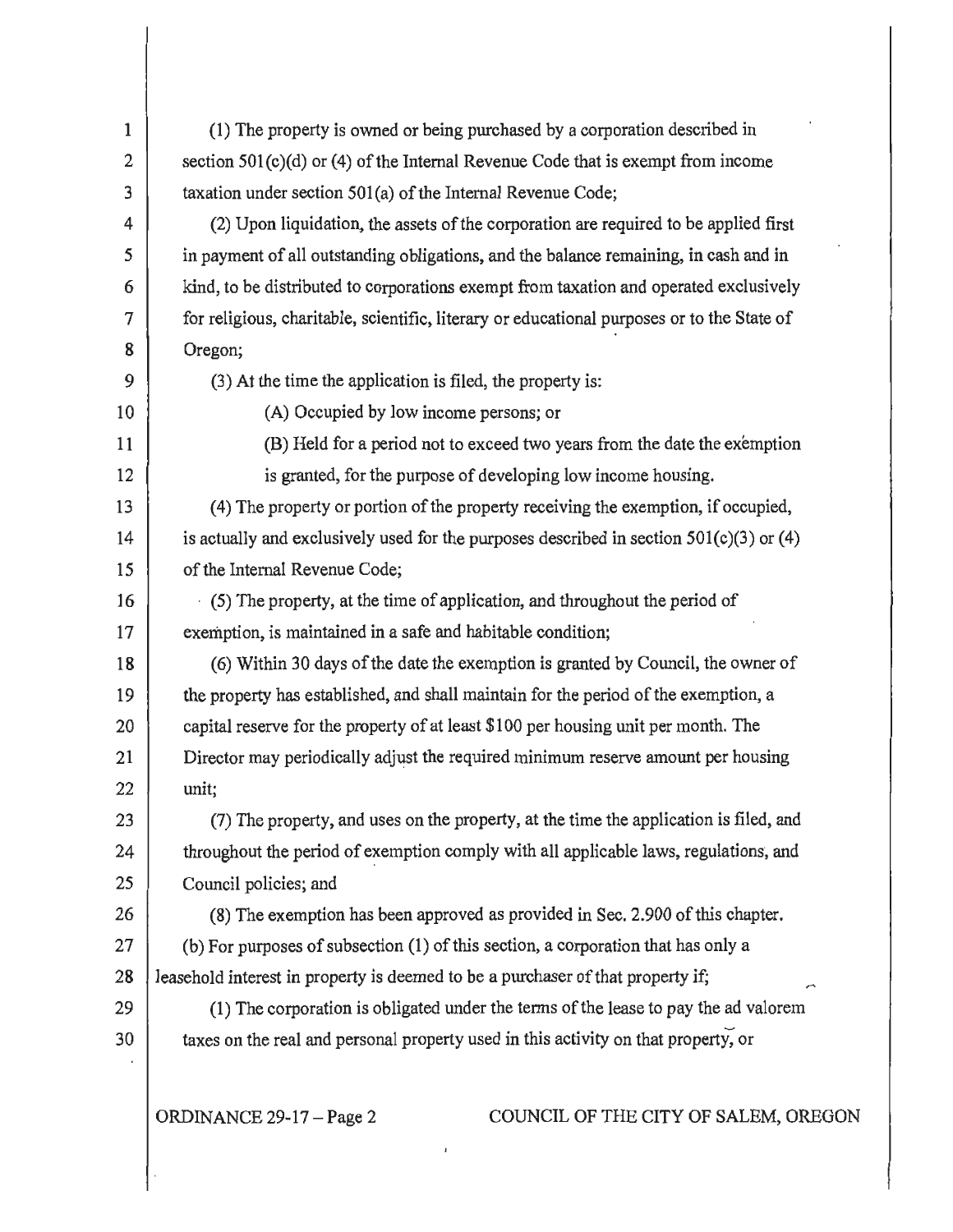1 (2) The rent payable by the corporation has been established to reflect the savings 2 estimate 2 resulting from the exemption from taxation.

3 (c) A partnership shall be treated the same as a corporation to which this section  $4 \mid$  applies if the corporation is a general partner of the partnership, and responsible for the  $5 \mid$  day-to-day operation of the property that is the subject of the exemption.

6 **Sec. 2.880. Length of exemption; limited to levy of the City; exception.** 

7 (a) An exemption granted by the City under Sec. 2.900 shall be valid for a maximum 8 period ten years from the date of the determination by Council at which time the 9 exemption shall automatically expire, unless terminated earlier as provided by law. An 10 exemption may not be renewed or reauthorized after the ten year period expires, without 11 express approval by Council.

12 (b) Except as set forth in subsection (c) of this Section, an exemption granted by the 13 City shall only apply to the tax levy of the City for the property.

14 (c) Pursuant to ORS 307.543, to permit the exemption applied for to apply to the  $15 \}$  combined tax levy for the property of all applicable taxing districts, the City may submit  $16$  a request to the governing bodies of taxing districts for which the property is certified, 17 whose rate of taxation, when combined with the City's, equal 51 percent or more of the 18 total combined rate of taxation on the property granted exemption, to agree to the policy  $19$  of exemption.

20 **Sec. 2.890. Application for exemption; annual certification; when due.** 

21 (a) Application for Exemption. Before a request for exemption will be considered, an 22 | applicant must file an application for exemption with the Director, containing all  $23$  information and material necessary to consider the application, on or before September 1 24  $\vert$  of the year preceding the assessment year for which the exemption is sought. The 25 Director may, in the Director's sole discretion, grant a variance for good cause shown to·  $26$  allow a complete application to be filed after September 1. An application must contain  $27$  the following:

- 
- 29 (2) A description of the charitable purpose of the project and whether all or a

28 (1) A description of the property for which the exemption is requested,

30 **portion of the property is being used for that purpose;** 

(3) A certification of income levels of low income occupants,

ORDINANCE 29-17 -Page 3 COUNCIL OF THE CITY OF SALEM, OREGON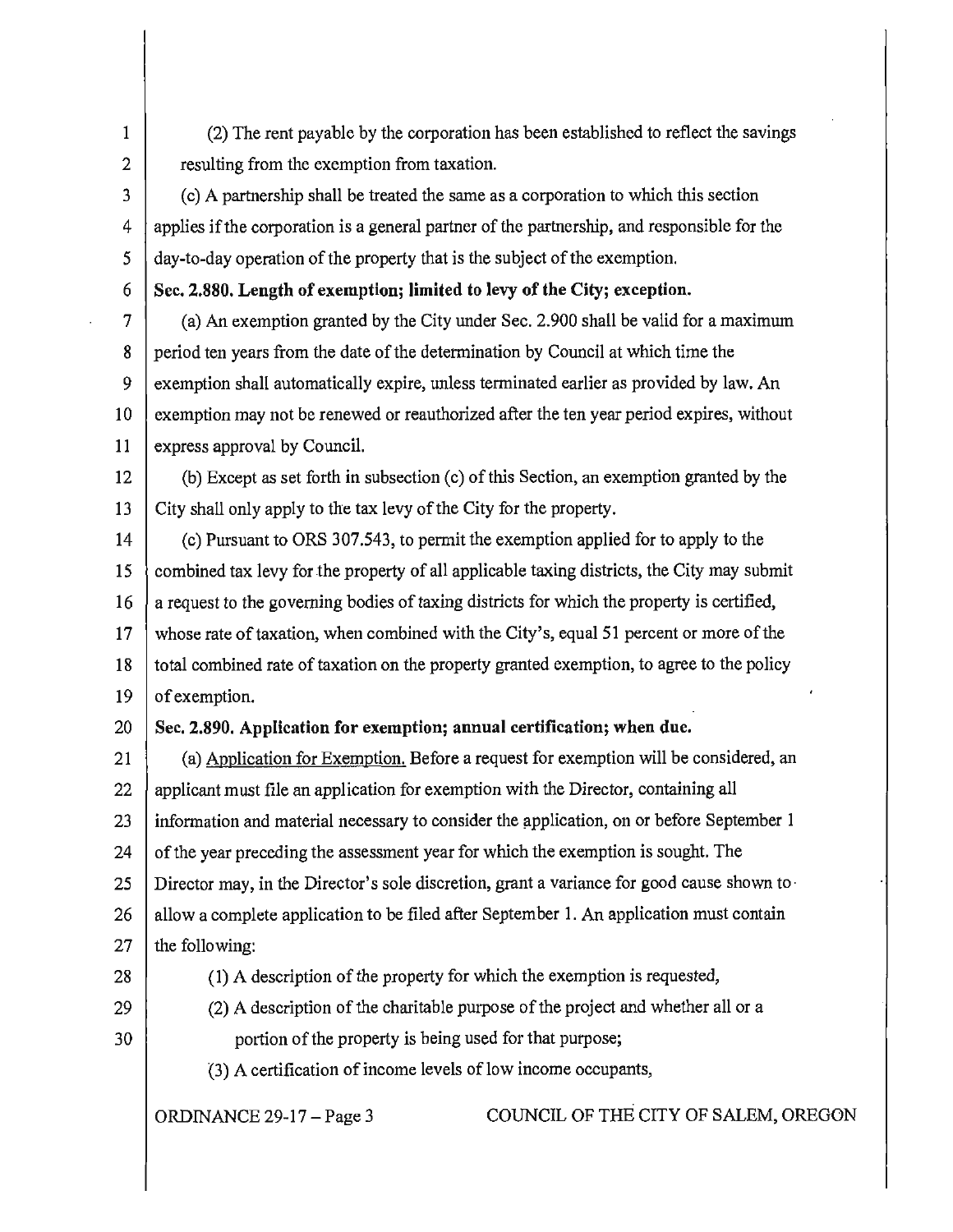| 1              | (4) A description of how the tax exemption will benefit project residents,              |  |  |  |
|----------------|-----------------------------------------------------------------------------------------|--|--|--|
| $\overline{2}$ | (5) If, at the time the application is submitted, the property is being held for future |  |  |  |
| 3              | low income housing development, a declaration that;                                     |  |  |  |
| 4              | (i) The low income housing development will be completed and a certificate              |  |  |  |
| 5              | of occupancy obtained, for uses consistent with the exemption within two                |  |  |  |
| 6              | years of the date the exemption is granted;                                             |  |  |  |
| 7              | (ii) A description of the anticipated low income housing development,                   |  |  |  |
| 8              | (iii) The minimum number of housing units to be provided, and                           |  |  |  |
| 9              | (iv) Identification of any features or amenities that will be provided as part of       |  |  |  |
| 10             | the development.                                                                        |  |  |  |
| 11             | (6) A declaration that the corporation has been granted exemption from income           |  |  |  |
| 12             | taxation under section 501(a) of the Internal Revenue Code as an organization           |  |  |  |
| 13             | described in section $501(c)(3)$ or $501(c)(4)$ of the Internal Revenue Code,           |  |  |  |
| 14             | (7) A description of how the corporation and the property, respectively meet the        |  |  |  |
| 15             | criteria set forth in Sec. 2.870 of this chapter,                                       |  |  |  |
| 16             | (8) Any other information reasonably required by the Director,                          |  |  |  |
| 17             | (9) An oath or affirmation signed by a person with authority to bind the                |  |  |  |
| 18             | corporation verifying the accuracy of the information submitted in the                  |  |  |  |
| 19             | application, and                                                                        |  |  |  |
| 20             | (10) Payment of the applicable fees as set by resolution of Council.                    |  |  |  |
| 21             | (b) Annual certification; request for extension. After an exemption has been granted,   |  |  |  |
| 22             | by September 1 of each year prior to the assessment year for which the exemption is     |  |  |  |
| 23             | sought, the owner shall submit a request to the Director that the exemption be extended |  |  |  |
| 24             | for an additional year. The request must be accompanied by a certification from the     |  |  |  |
| 25             | owner attesting that the property continues to comply with Council's determination      |  |  |  |
| 26             | granting the exemption, and all the information and applicable fees identified in       |  |  |  |
| 27             | subsection (a) of this section.                                                         |  |  |  |
| 28             | (1) After review of the request and inspection of the property, if the Director finds   |  |  |  |
| 29             | that the property continues to meet the requirements of Council's                       |  |  |  |
| 30             | determination, the Director shall, in writing, grant the extension for an               |  |  |  |
|                | additional year.                                                                        |  |  |  |
|                | COUNCIL OF THE CITY OF SALEM, OREGON<br>ORDINANCE 29-17 - Page 4                        |  |  |  |

 $\bar{\mathcal{A}}$ 

 $\hat{\mathbf{r}}$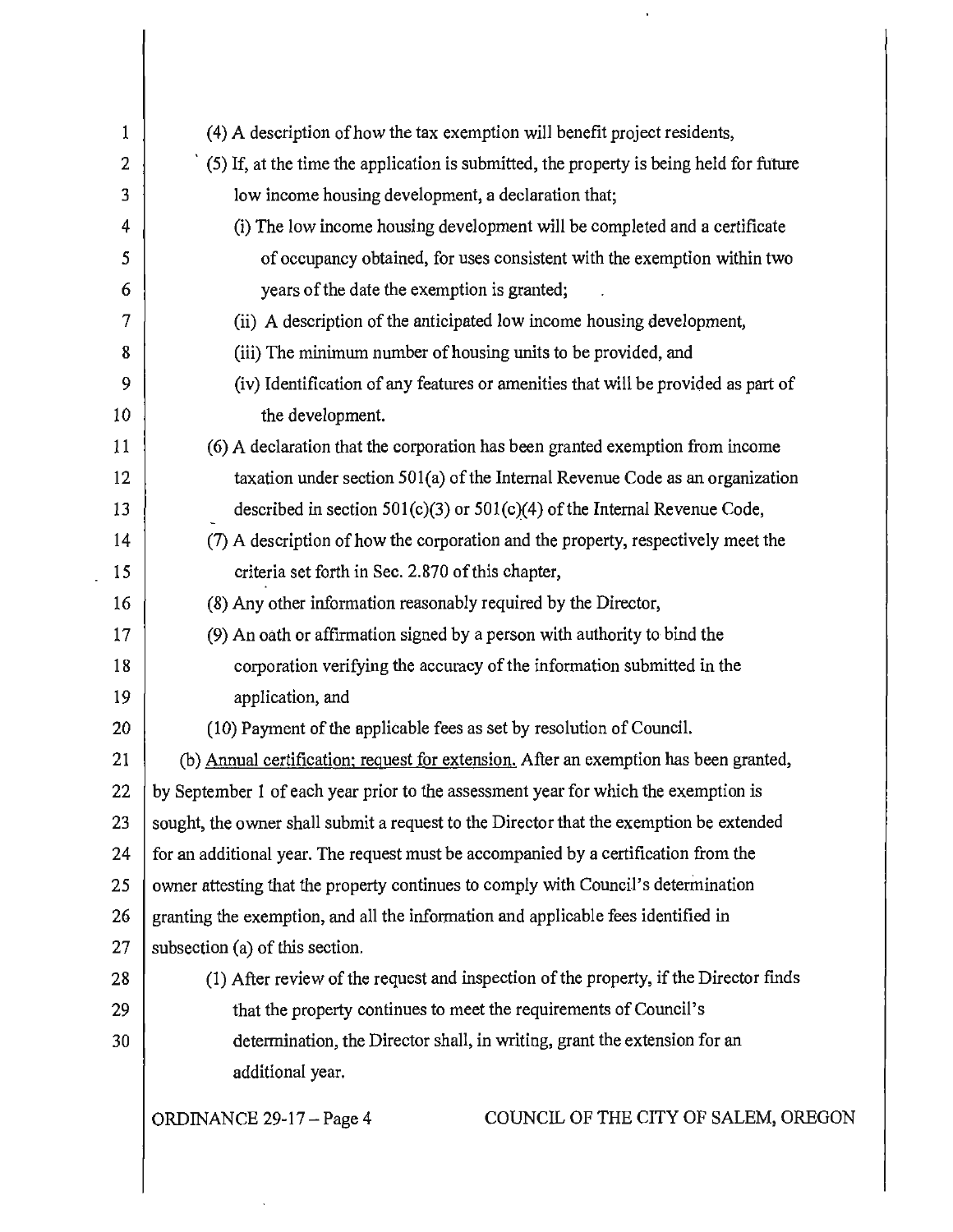| $\mathbf{1}$   | (2) If the Director finds that the property no longer meets the requirements of              |  |  |
|----------------|----------------------------------------------------------------------------------------------|--|--|
| $\overline{2}$ | Council's determination, the Director shall submit a recommendation to                       |  |  |
| 3              | Council that the exemption be terminated pursuant to Sec. 2.910 of this                      |  |  |
| 4              | chapter.                                                                                     |  |  |
| 5              | (c) Applications for exemption and requests for extension will be reviewed for               |  |  |
| 6              | completeness by the City, and untimely or incomplete applications or requests will be        |  |  |
| $\tau$         | rejected, and an explanation of the rejection provided to the applicant, which explains the  |  |  |
| 8              | basis for the rejection and what information or materials must be submitted to make the      |  |  |
| 9              | application complete.                                                                        |  |  |
| 10             | Sec. 2.900. Determination of eligibility, notice to county assessor. Within 60 days of       |  |  |
| 11             | receipt of a complete application for exemption, and any payment of fees due, the            |  |  |
| 12             | Director shall;                                                                              |  |  |
| 13             | (a) If the property is already developed with low income housing, schedule an                |  |  |
| 14             | inspection of the property during normal working hours, and prepare written findings         |  |  |
| 15             | determining whether the property is maintained in a safe and habitable condition,            |  |  |
| 16             | (b) For all applications, prepare a report to Council, including preliminary findings        |  |  |
| 17             | whether the application meets the criteria set forth in Sec. 2.870, and whether the          |  |  |
| 18             | exemption should be granted.                                                                 |  |  |
| 19             | (c) Within 120 days of the filing of a complete application and payment of the               |  |  |
| 20             | applicable fees under Sec. 2.890 of this chapter, the Council shall adopt a resolution       |  |  |
| 21             | determining whether the property shall be granted the exemption, and specifying;             |  |  |
| 22             | (1) What portion of the property, if any, is exempt from taxation,                           |  |  |
| 23             | (2) Any conditions that shall be met to qualify for and maintain the exemption,              |  |  |
| 24             | and                                                                                          |  |  |
| 25             | (d) If Council determines that the applicant qualifies for the exemption, Council shall      |  |  |
| 26             | certify to the assessor of the county where the real property is located, as set forth in    |  |  |
| $27 \cdot$     | 307.512, that all or a portion of the property is exempt from taxation under the levy of the |  |  |
| 28             | City.                                                                                        |  |  |
| 29             | (e) Notwithstanding subsection (d) of this section, Council may send the certification       |  |  |
| 30             | on or before the deadline specified in ORS 307.512, or as promptly as practicable after      |  |  |
|                | making it determination, whichever is later.                                                 |  |  |
|                | COUNCIL OF THE CITY OF SALEM, OREGON<br>ORDINANCE 29-17 - Page 5                             |  |  |

 $\overline{1}$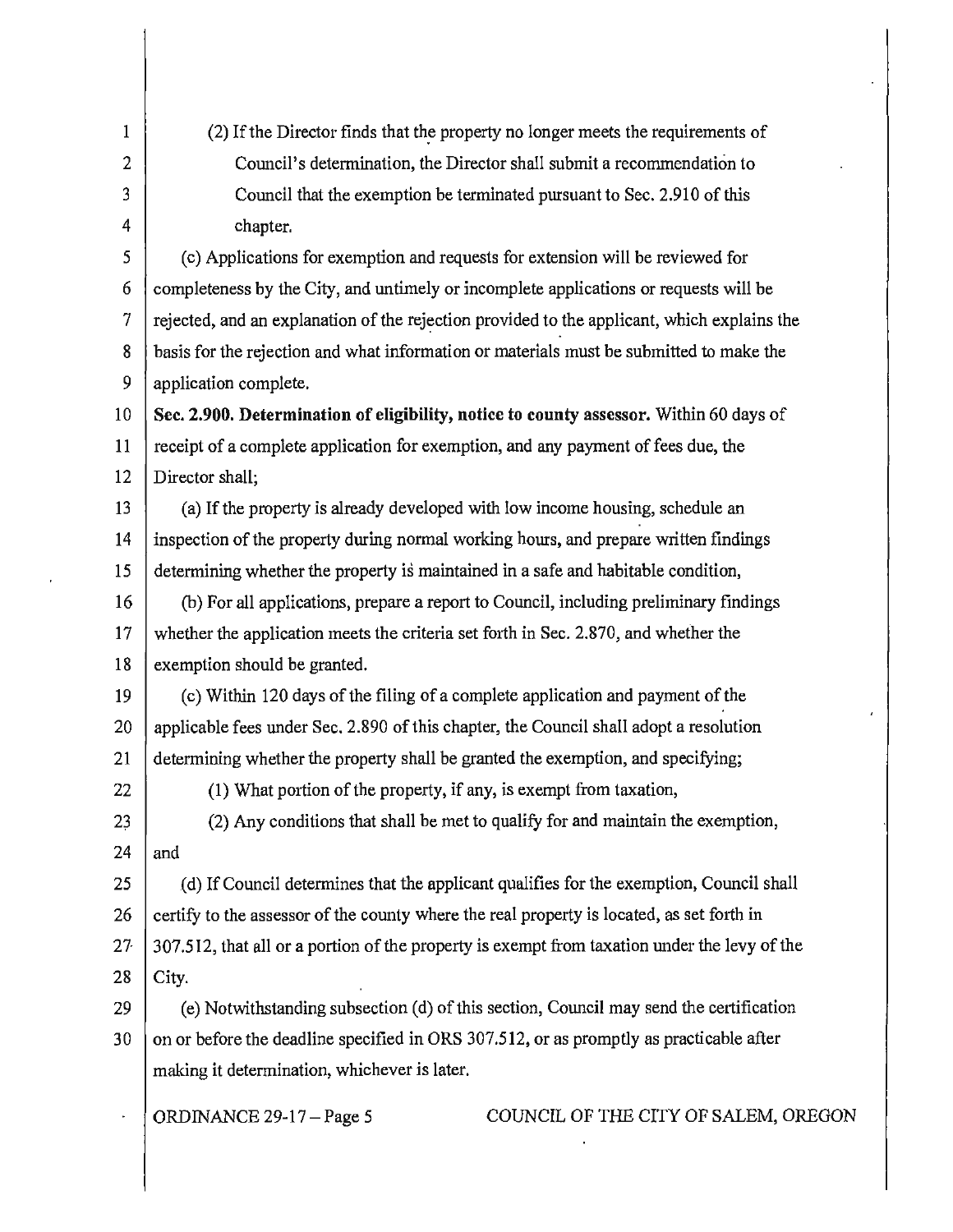| 1  | (f) Upon issuance of Council's resolution granting an exemption, the applicant shall         |  |  |  |  |
|----|----------------------------------------------------------------------------------------------|--|--|--|--|
| 2  | be approved to seek agreement to the policy of exemption from other taxing districts in      |  |  |  |  |
| 3  | order qualify for an exemption from the total combined rate of taxation on the property      |  |  |  |  |
| 4  | pursuant to sec. 2.880 of this chapter.                                                      |  |  |  |  |
| 5  | Sec. 2.910. Termination of exemption, additional taxes. If, after an exemption is            |  |  |  |  |
| 6  | granted, the property is being used for any purpose inconsistent with the Council's          |  |  |  |  |
| 7  | determination granting the exemption, the Director shall follow the procedures for           |  |  |  |  |
| 8  | termination set forth in ORS 307.548, except that any final decision to terminate an         |  |  |  |  |
| 9  | exemption shall be made by Council.                                                          |  |  |  |  |
| 10 | Section 3. Codification. In preparing this ordinance for publication and distribution, the   |  |  |  |  |
| 11 | City Recorder shall not alter the sense, meaning, effect or substance of this ordinance, but |  |  |  |  |
| 12 | within such limitations, may:                                                                |  |  |  |  |
| 13 | (a) Renumber sections and parts of sections of the ordinance;                                |  |  |  |  |
| 14 | (b) Rearrange sections;                                                                      |  |  |  |  |
| 15 | (c) Change reference numbers to agree with renumbered chapters, sections or other            |  |  |  |  |
| 16 | parts;                                                                                       |  |  |  |  |
| 17 | (d) Delete references to repealed sections;                                                  |  |  |  |  |
| 18 | (e) Substitute the proper subsection, section or chapter, or other division numbers;         |  |  |  |  |
| 19 | (f) Change capitalization and spelling for the purpose of uniformity;                        |  |  |  |  |
| 20 | (g) Add headings for purposes of grouping like sections together for ease of                 |  |  |  |  |
| 21 | reference; and                                                                               |  |  |  |  |
| 22 | (h) Correct manifest clerical, grammatical or typographical errors.                          |  |  |  |  |
| 23 | Section 4. Severability. Each section of this ordinance, and any part thereof, is            |  |  |  |  |
| 24 | severable, and if any part of this ordinance is held invalid by a court of competent         |  |  |  |  |
| 25 | jurisdiction, the remainder of this ordinance shall remain in full force and effect.         |  |  |  |  |
| 26 | 111                                                                                          |  |  |  |  |
| 27 | 111                                                                                          |  |  |  |  |
| 28 | 111                                                                                          |  |  |  |  |
| 29 | 111                                                                                          |  |  |  |  |
| 30 |                                                                                              |  |  |  |  |
|    |                                                                                              |  |  |  |  |
|    | COUNCIL OF THE CITY OF SALEM, OREGON<br>ORDINANCE 29-17 - Page 6                             |  |  |  |  |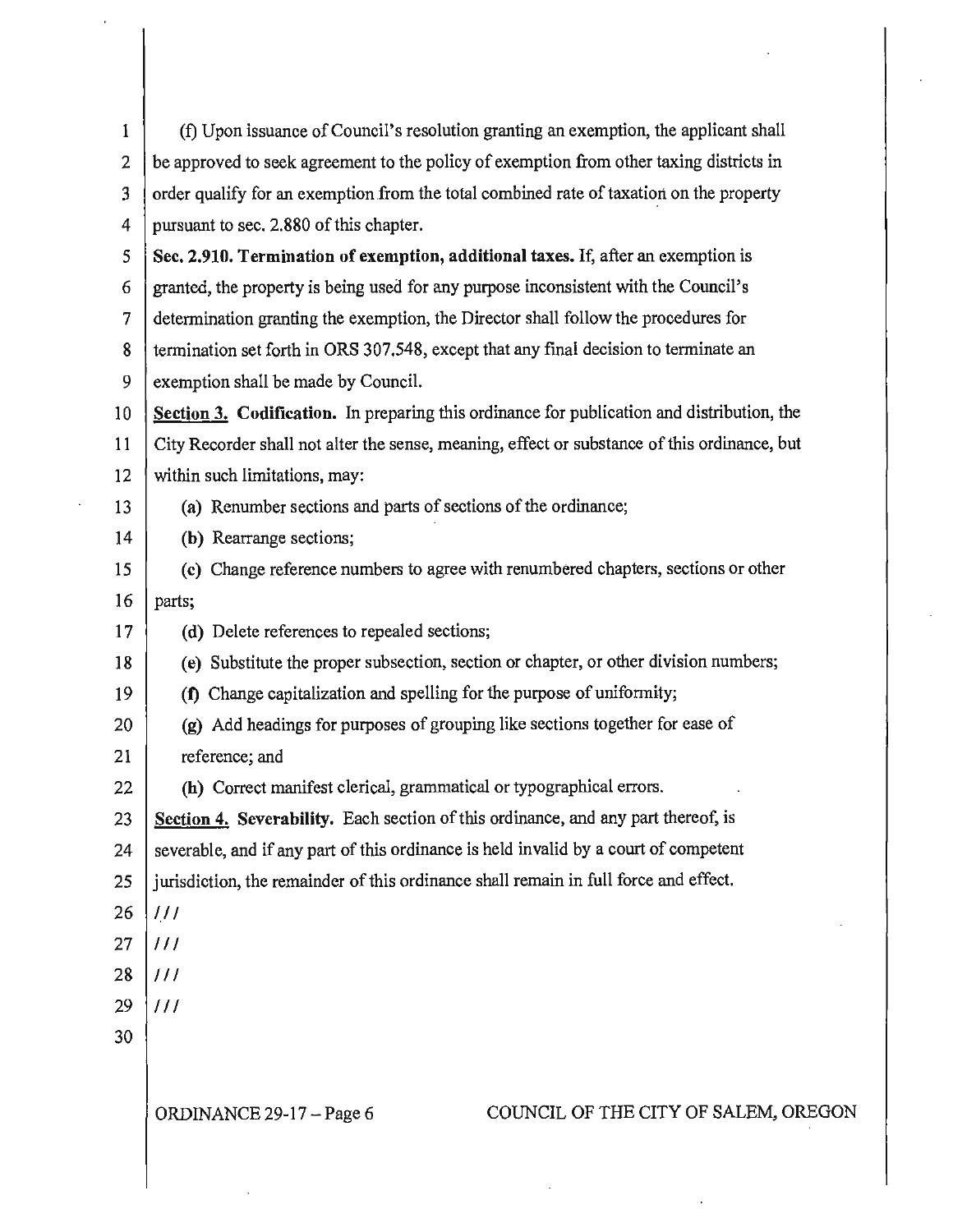**Section 5. Emergency Clause.** This act being necessary for the immediate preservation of the 2 public peace, health and safety, an emergency is declared to exist, and this ordinance shall be in 3 full force and effect from and after the date of its passage. ·30 PASSED by the City Council this **i** this  $\frac{84}{\text{ days of} \times 10^{-4}}$ City Recorder Approved by City Attorney: Checked by:K.Retherford , 2018. ORDINANCE 29-17 -Page 7 COUNCIL OF THE CITY OF SALEM, OREGON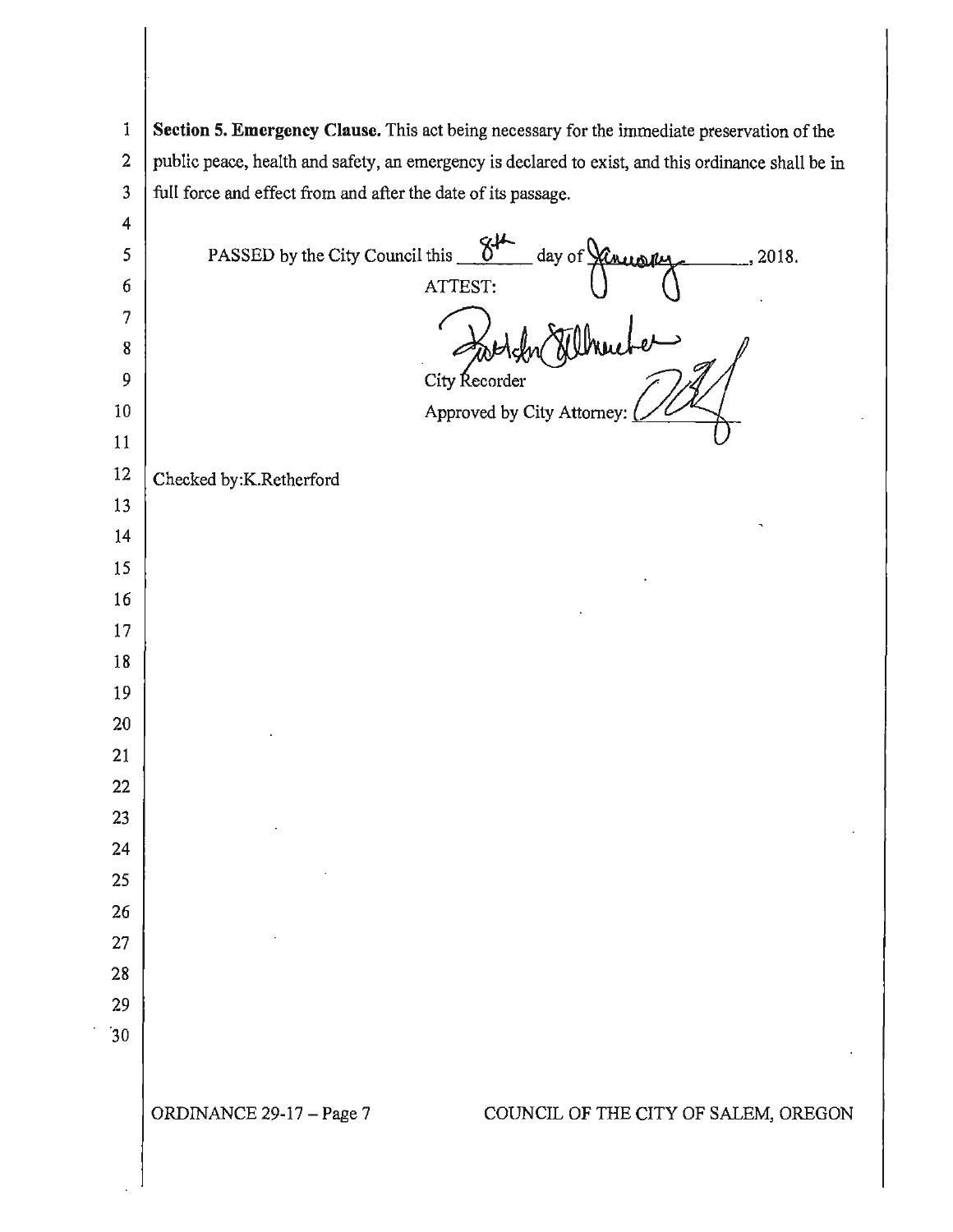### BEFORE THE BOARD OF COMMISSIONERS

### FOR MARION COUNTY, OREGON

In the matter of adopting the provisions of ) ORS 307.540 to 307.548. )

# **RESOLUTION No. IL-3**b

This matter came before the Marion County Board of Commissioners at Its regularly scheduled public meeting on [DAY], [DATE].

WHEREAS, the Marlon County Board of Commissioners finds that providing property tax exemption incentives for non-profit organizations that own or purchase property for use as low Income housing will encourage the further development of much needed low income housing units In Marlon County; and

WHEREAS, the Marlon County Board of Commissioners finds that delaying adoption of the property tax exemption for qualifying non-profit organizations will further delay the development of much needed additional low Income housing units In Marion County; and

WHEREAS, the purpose of this resolution is to adopt the provisions of ORS 307.540 to 307.548, pursuant to ORS 307.543(1), and to agree to the pollcy of exemption under ORS · 307.540 to 307.548, pursuant to ORS 307.543(2); now, therefore,

IT IS HEREBY RESOLVED that Marion County adopts the provisions of ORS 307.540 to 307.548 pursuant to ORS 307.543(1) as set forth In Exhibit A attached hereto.

IT IS FURTHER RESOLVED that Marion County agrees to the policy of exemption

- */Ill*
- *!Ill*
- */Ill*
- */Ill*
- *!Ill !Ill*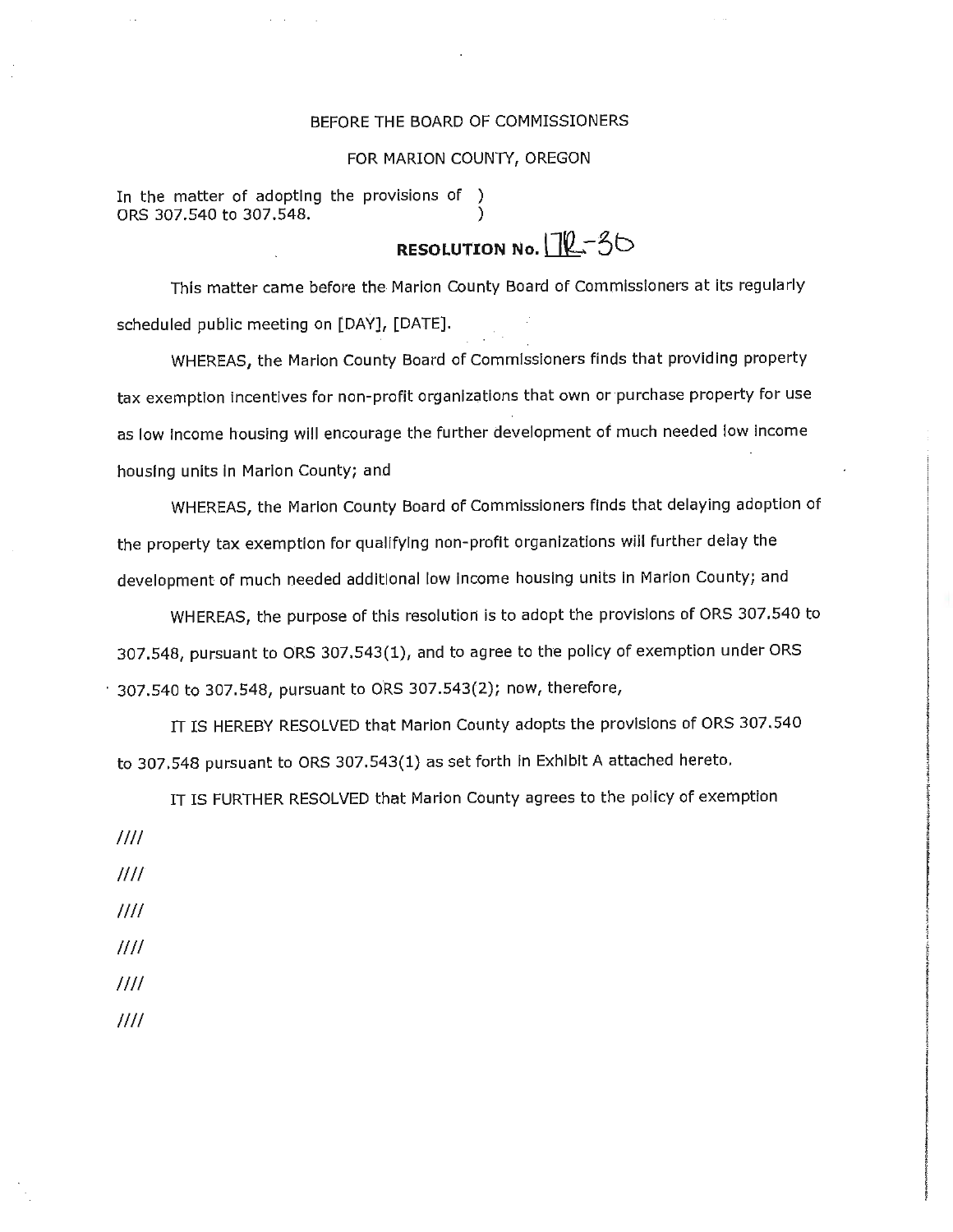under ORS 307.540 to 307.548 pursuant to ORS 307.543(2).

DATED at Salem, Oregon, this \_\_\_\_\_ day of \_\_\_\_\_\_\_\_\_\_\_\_\_\_\_\_\_\_\_\_\_ 20\_\_\_\_.

**MARION COUNTY BOARD** OF **COMMISSIONERS** 

'Chair

<u>Commissione</u>

Commissioner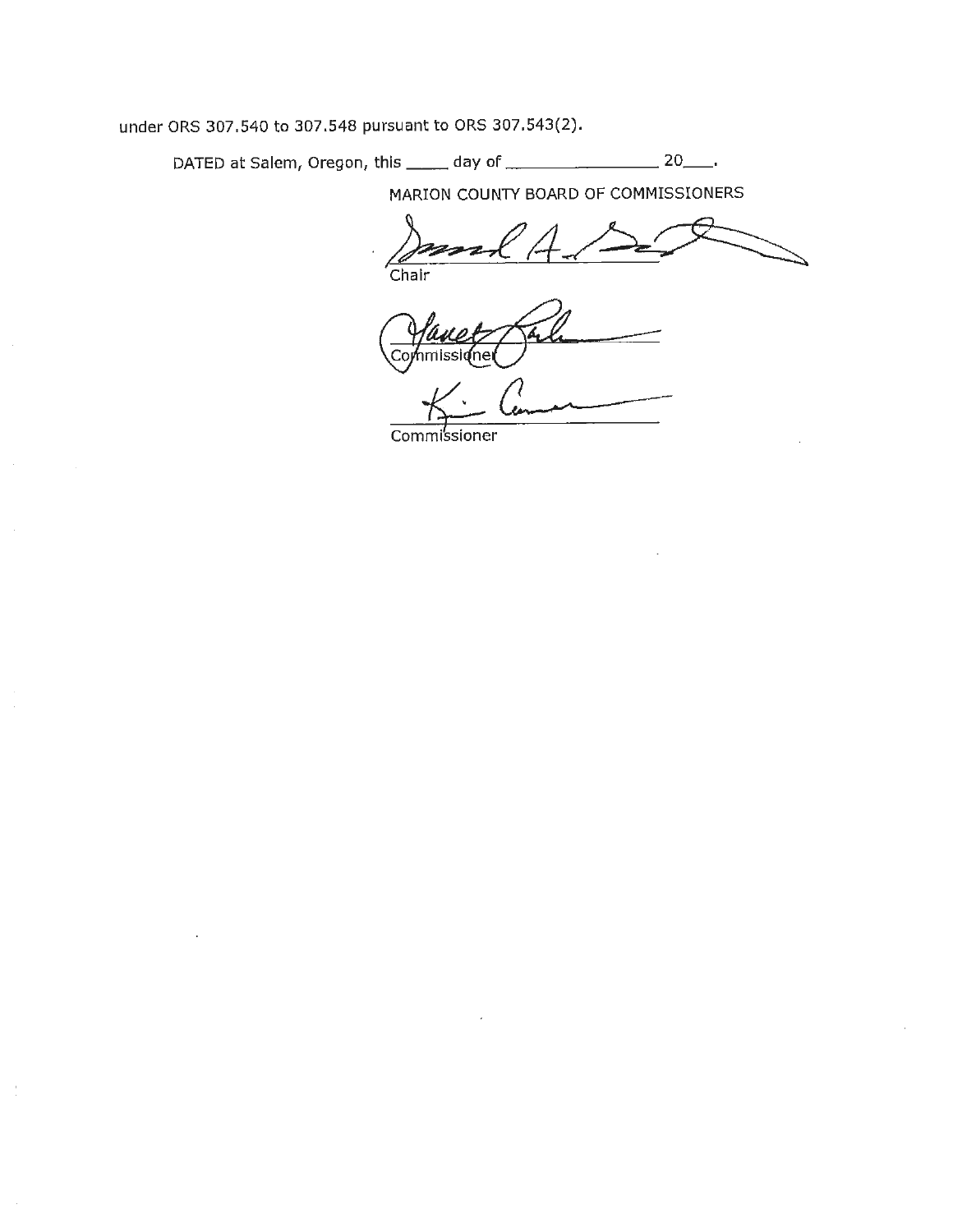|        | MARION COUNTY BOARD OF COMMISSIONERS |                                         |
|--------|--------------------------------------|-----------------------------------------|
| DRIGUN |                                      | <b>Board Session</b> Agenda Review Form |

 $\chi^2 \to \pi^0$ 

| Meeting date: November 22, 2017                     |                                                                                                                                                                                                                                                                                                                                                                                                                      |                                |                 |                            |  |
|-----------------------------------------------------|----------------------------------------------------------------------------------------------------------------------------------------------------------------------------------------------------------------------------------------------------------------------------------------------------------------------------------------------------------------------------------------------------------------------|--------------------------------|-----------------|----------------------------|--|
| Department:<br><b>Board of Commissioners</b>        |                                                                                                                                                                                                                                                                                                                                                                                                                      | Agenda Planning Date: 11/15/17 |                 | Time required:<br>15 mins. |  |
| Audlo/Visual aids                                   |                                                                                                                                                                                                                                                                                                                                                                                                                      |                                |                 |                            |  |
| Contact:                                            | <b>Barb Young and Scott Norris</b>                                                                                                                                                                                                                                                                                                                                                                                   | Phone:                         | x3263 and x5690 |                            |  |
| Department Head Signature:                          |                                                                                                                                                                                                                                                                                                                                                                                                                      |                                |                 |                            |  |
|                                                     | (faa<br>Consider approval of a resolution adopting the provisions of ORS 307.540 to 307.548 allowing nonprofit                                                                                                                                                                                                                                                                                                       |                                |                 |                            |  |
| TITLE                                               | eórporation low income housing property tax exemptions.                                                                                                                                                                                                                                                                                                                                                              |                                |                 |                            |  |
| <b>Issue, Description &amp;</b><br>Background       | ORS 307,540 - 307,548 create a process by which local governments may exempt from property taxes<br>properties owned by nonprofit corporations which are being rented as or are being held for<br>development of low income housing. Catholic Community Services (CCS) is a nonprofit corporation that<br>owns low income housing, and is requesting the board to adopt the provisions of ORS 307.540 to<br>307.548. |                                |                 |                            |  |
| <b>Financial Impacts:</b>                           | CCS owns at least one property (the "Statesman" property) which could be subject to this exemption.<br>The initial impact if the exemption is applied to the Statesman property is \$9,854.21. The impact is<br>unknown beyond this property.                                                                                                                                                                        |                                |                 |                            |  |
| <b>Impacts to Department</b><br>& External Agencies | Small reduction in property tax revenues to all taxing districts applicable to a given exempt property.                                                                                                                                                                                                                                                                                                              |                                |                 |                            |  |
| Options for<br>Consideration:                       | 1. Approve the resolution allowing for low income housing property tax exemptions.<br>2. Do not approve the resolution allowing for low income housing property tax exemptions.                                                                                                                                                                                                                                      |                                |                 |                            |  |
| Recommendation:                                     | Approve the resolution allowing for low income housing property tax exemptions.                                                                                                                                                                                                                                                                                                                                      |                                |                 |                            |  |
| List of attachments:                                | 1. Resolution adopting the provisions of ORS 307.540 to 307.548 allowing low income housing property<br>tax exemptions,<br>2. Exhibit A                                                                                                                                                                                                                                                                              |                                |                 |                            |  |
| Presenter:                                          | Scott Norris, Legal Counsel<br>Jim Seymour, Catholic Community Services                                                                                                                                                                                                                                                                                                                                              |                                |                 |                            |  |

 $\bar{\Delta}$ 

Copies of completed paperwork sent to the following: (Include names and e-mail addresses.)

Copies to: Barb Young, Board of Commissioners Office Tom Rohlfing, Assessor Steve Miner, Deputy Assessor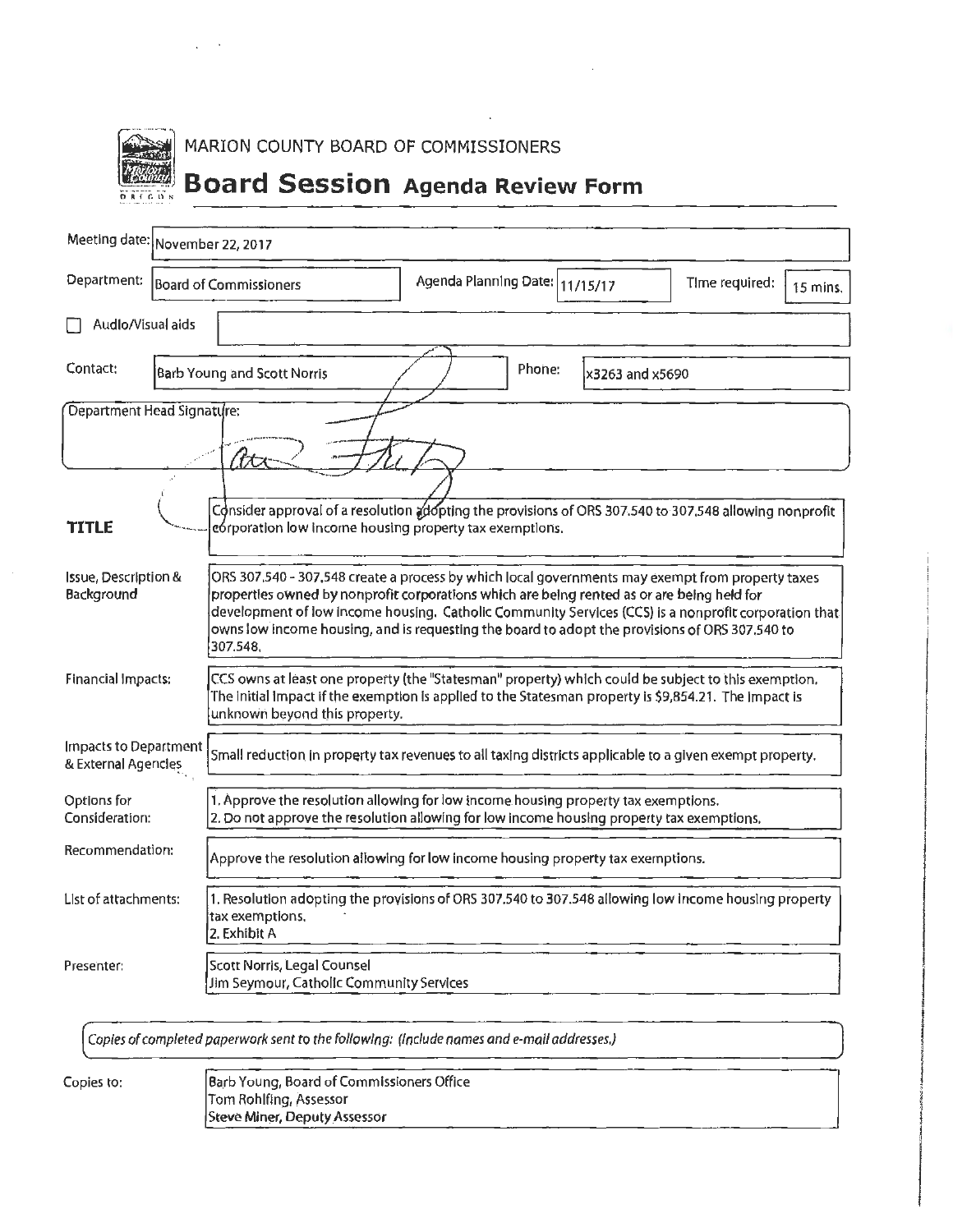### EXHIBIT A

Non-profit Corporation Low Income Housing Property Tax Exemption

#### Section 1 Definitions

1.1 "Governing body" means the Marion County Board of Commissioners.

1.2 "Low Income" means : (A) For the Initial year that persons occupy property for which an application for exemption Is flied under section 3 below, Income at or below 60 percent of the area median income as determined by the Oregon Housing Stability Council based on information from the United States Department of Housing and Urban Development; and (B) For every subsequent consecutive year that the persons occupy the property, income at or below 80 percent of the area median income as determined by the Oregon Housing Stability Council based on information from the United States Department of Housing and Urban Development.

Section 2 Non-profit corporation low Income housing exemption; criteria

2.1 Property that meets all of the following criteria shall be exempt from real property taxation as provided in this section:

2.1.1 The property is located within the unincorporated area of Marion County.

2.1.2 The property is owned or being purchased by a corporation described in section  $501(c)(3)$  or (4) of the Internal Revenue Code that is exempt from Income taxation under section 501(a) of the Internal Revenue Code.

2.1.3 Upon liquidation, the assets of the corporation are required to be applied first in payment of all outstanding obligations, and the balance remaining, In cash and in kind, to be distributed to corporations exempt from taxation and operated exclusively for religious, charitable, scientific, literary or educational purposes or to the State of Oregon.

2.1.4 The property is:

2.1.4.1 Occupied by low income persons; or

2.1.4.2 Held for the purpose of developing low income housing for a period not exceeding five years from the date of acquisition or original contract date if the purchase is incomplete.

2.1.5 The property or portion of the property receiving the exemption, If occupied, is actually and exclusively used for the purposes described in section 501(c)(3) or (4) of the Internal Revenue Code.

2.1.6 The exemption has been approved as provided in section 4 below.

2.1.7 The property was or is being purchased by a corporation described in sections 2.1.2 and 2.1.3 above on or after July 1, 2012.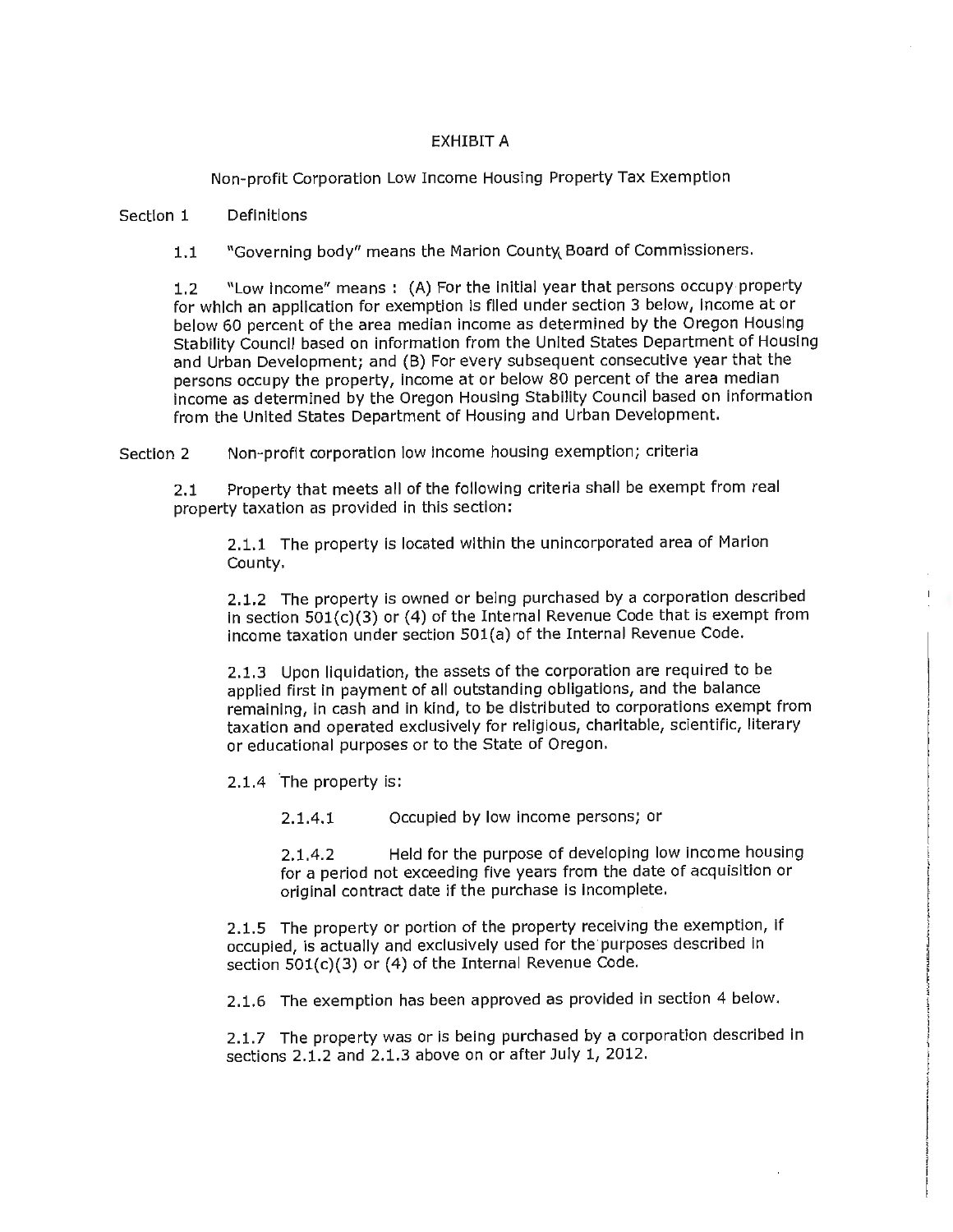2.1.8 The tax levy of all other taxing districts applicable to the property which have adopted the provisions of ORS 307 .540 to 307. 548, when combined with the tax levy of Marion County applicable to the property, equals 51 percent or more of the total combined rate of taxation on the property.

2.2 For purposes of section 2.1 above, a corporation that has only a leasehold interest in property is deemed to be a purchaser of that property if:

2.1.1 The corporation is obligated under the terms of the lease to pay the ad valorem taxes on the real and personal property used In this activity on that property; or

2.1.2 The rent payable by the corporation has been established to reflect the savings resulting from the exemption from taxation.

2.3 A partnership shall be treated the same as a corporation to which this section applies if the corporation is:

2.3,1 A general partner of the partnership; and

2.3.2 Responsible for the day-to-day operation of the property that is the subject of the exemption.

Section 3 Application for exemption

> 3.1 A corporation seeking the exemption granted under section 2 above must file an application for exemption with the governing body for each assessment year the corporation wants the exemption, The application must be filed on or before March 1 of the assessment year for which the exemption is sought, except that when the property designated Is acquired after March 1 and before July 1, the application for that year must be filed within 30 days after the date of acquisition.

3.2 The application must include the followlng information, as applicable:

3,2.1 A description of the property for which the exemption is requested;

3.2.2 A description of the charitable purpose of the project and whether all or a portion of the property is being used for that purpose;

3.2.3 A certification of income levels of low income occupants;

3.2.4 A description of how the tax exemption will benefit project residents;

3.2.5 A description of the development of the property if the property Is being held for future low income housing development;

3.2.6 A declaration that the corporation has been granted exemption from Income taxation under section 501(a) of the Internal Revenue Code as an organization described in section  $501(c)(3)$  or  $501(c)(4)$  of the Internal Revenue Code; and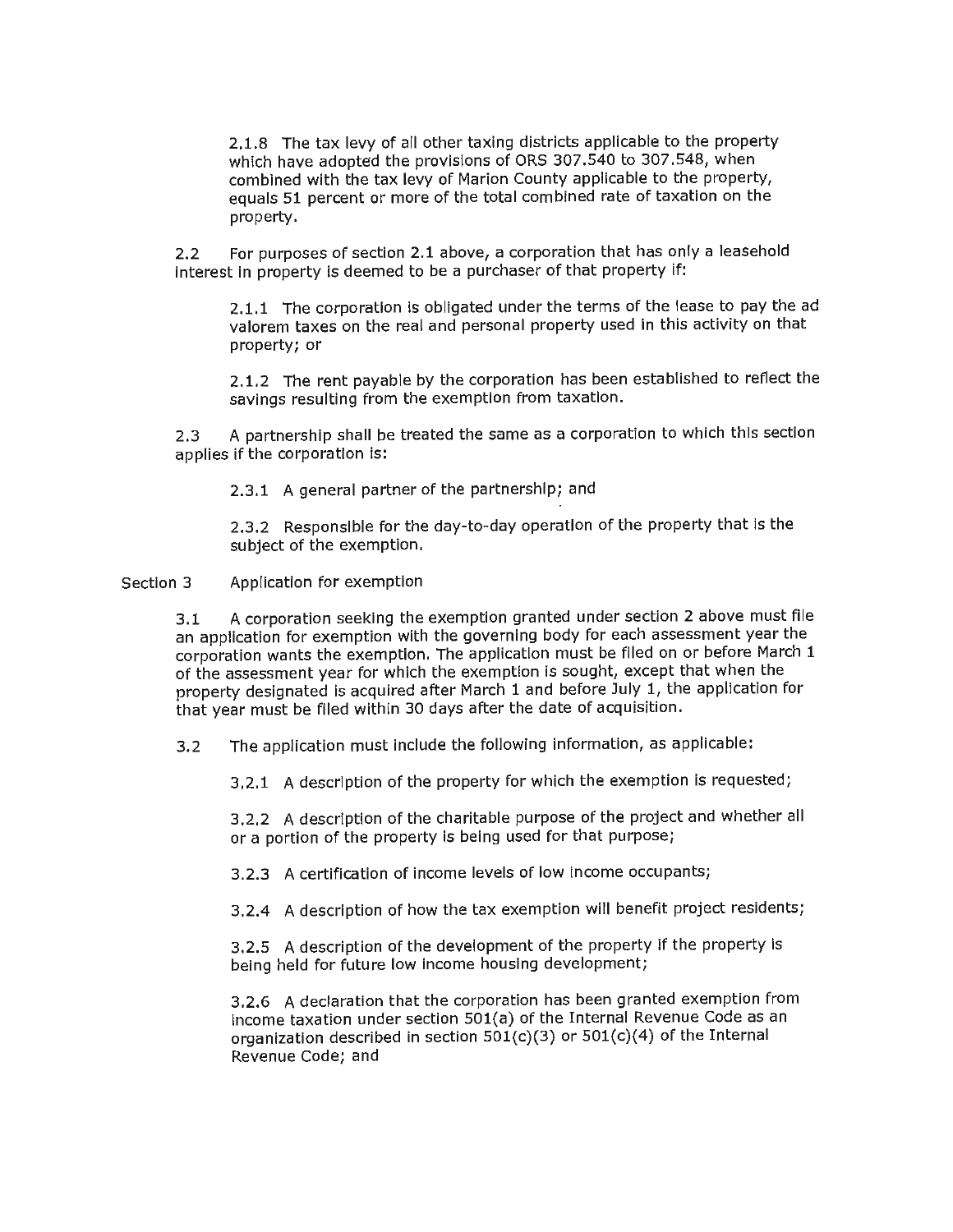3.2.7 A description of how the property meets the criteria set forth in sections 2.1.1, 2.1.7, and 2,1,8 above.

3.3 The applicant shall verify the information in the application by oath or affirmation.

Section 4 Determination of eligibility for exemption; notice to county assessor

4.1 Within 30 days of the filing of an application under section 3 above, the governing body shall determine whether the applicant qualifies for the exemption granted under section 2 above.

4.2 If the governing body determines that the applicant qualifies, the governing body shall certify to the Marlon County Assessor, as set forth in ORS 307.512, that all or a portion of the property is exempt from taxation under the levy of the certifying governing body.

4.3 Notwithstanding section 4.2 above, the governing body may send the certification required under this subsection on or before the deadline specified in ORS 307.512, or as promptly as practicable after making the determination under section 4.1 above, whichever is later.

4.4 Upon receipt of certification sent pursuant to section 4.2 or 4.3 above, the Marion County Assessor shall exempt the property from taxation to the extent certified by the governing body.

Section 5 Termination of exemption; additional taxes

5.1 If the governing body that has granted an exemption under section 4 above to property In anticipation of future development of low Income housing In connection with the exempt property finds that the property is being used for any purpose other than the provision of low income housing, or that any provision of this resolution is not being complied with, the governing body shall give notice of the proposed termination of the exemption to the owner, by mailing the notice to the last-known address of the owner, and to every known lender, by malling the notice to the last-known address of every known lender. The notice required under this subsection shall state the reasons for the proposed termination and shall require the owner to appear at a specified time, not less than 20 days after mailing the notice, to show cause, if any, why the exemption should not be terminated.

5.2 If the owner falls to appear and show cause why the exemption should not be terminated, the governing body shall notify every known lender, and shall allow any lender not less than 30 days after the date the notice of the failure to appear and show cause Is mailed to cure any noncompliance or to provide assurance adequate to the governing body that all noncompliance will be remedied.

5.3 If the owner fails to appear and show cause why the exemption should not be terminated, and the lender falls to cure or give adequate assurance of the cure of any noncompliance, the governing body shall adopt a resolution stating its findings that terminate the exemption. A copy of the resolution required under this subsection shall be filed within 10 days after Its adoption with the Marion County Assessor, and a copy shall be sent to the owner at the owner's last-known address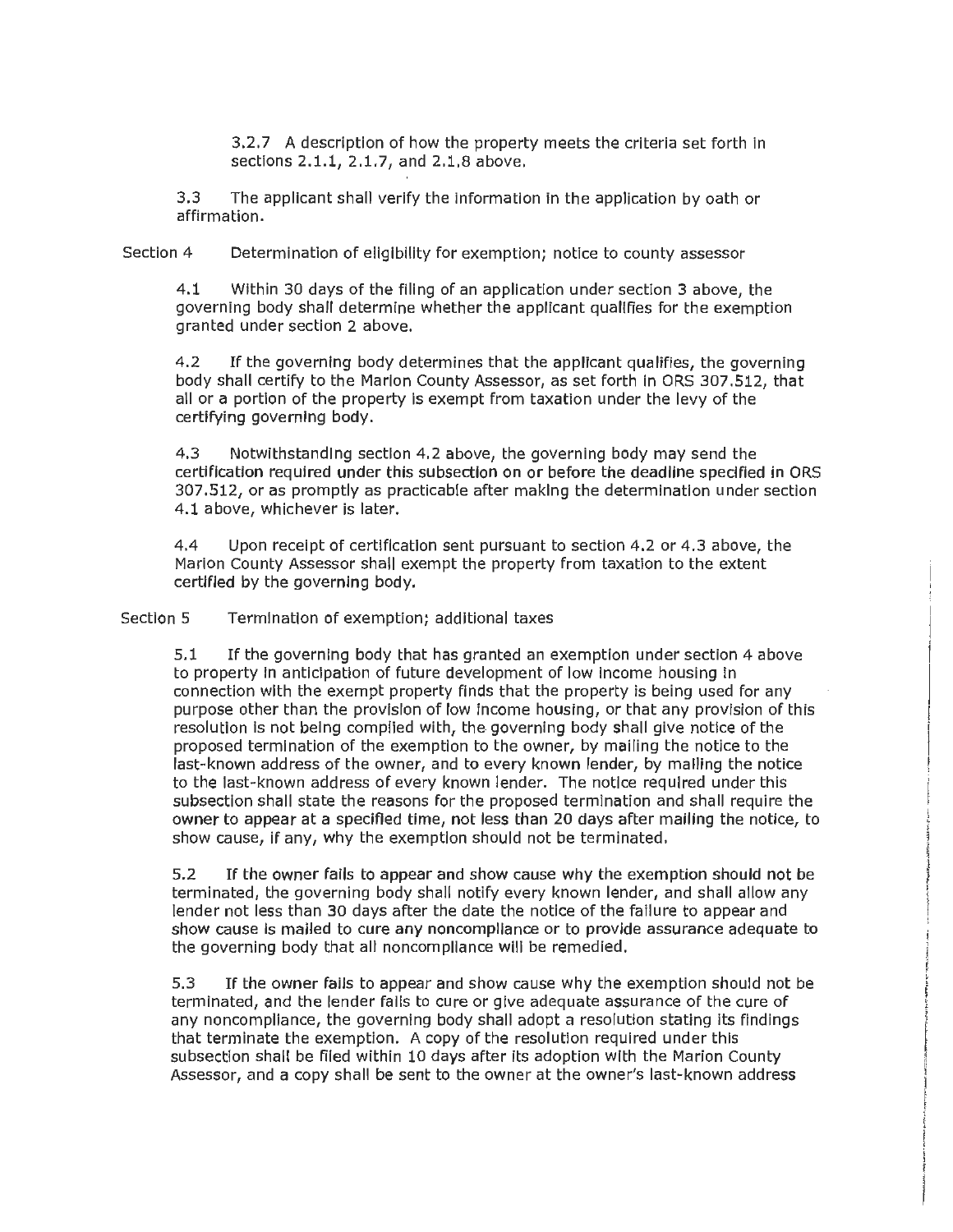and to the lender at the last-known address of the lender within 10 days after its adoption.

5.4 Upon the Marion County Assessor's receipt of the governing body's termination findings:

5.4.1 The exemption granted the housing unit or portion under section 4 above terminates immediately, without right of notice or appeal;

5.4.2 The property shall be assessed and taxed as other property similarly situated is assessed and taxed; and

5.4.3 Notwithstanding ORS 311.235, there shall be added to the general property tax roll for the tax year next following the presentation or discovery, to be collected and distributed in the same manner as other real property tax, an amount equal to the difference between the taxes assessed against the property and the taxes that would have been assessed against the property had it not been exempt under this resolution for each of the years, not to exceed the last 10 years, during which the property was exempt from taxation under this resolution.

5.5 Notwithstanding section 5.4 above, If at the time of presentation or discovery, the property is no longer exempt, additional taxes may be collected as provided in section 5.4 above, except that the number of years for which the additional taxes shall be collected shall be reduced by one year for each year that has elapsed since the year the property was last granted exemption, beginning with the oldest year for which additional taxes are due.

5.6 The assessment and tax rolls shall show potential additional tax llabllfty for each property granted exemption under section 4 above because the property Is being held for future development of low income housing.

5.7 Additional taxes collected under this section shall be deemed to have been imposed in the year to which the additional taxes relate.

Section 6. Delegation of administrative authority

6.1 The governing body hereby delegates to the Marlon County Assessor all authority necessary to make all determinations and otherwise administer the provisions of this resolution, excepting determinations and actions required to be made or taken by the governing body pursuant to section 5 above,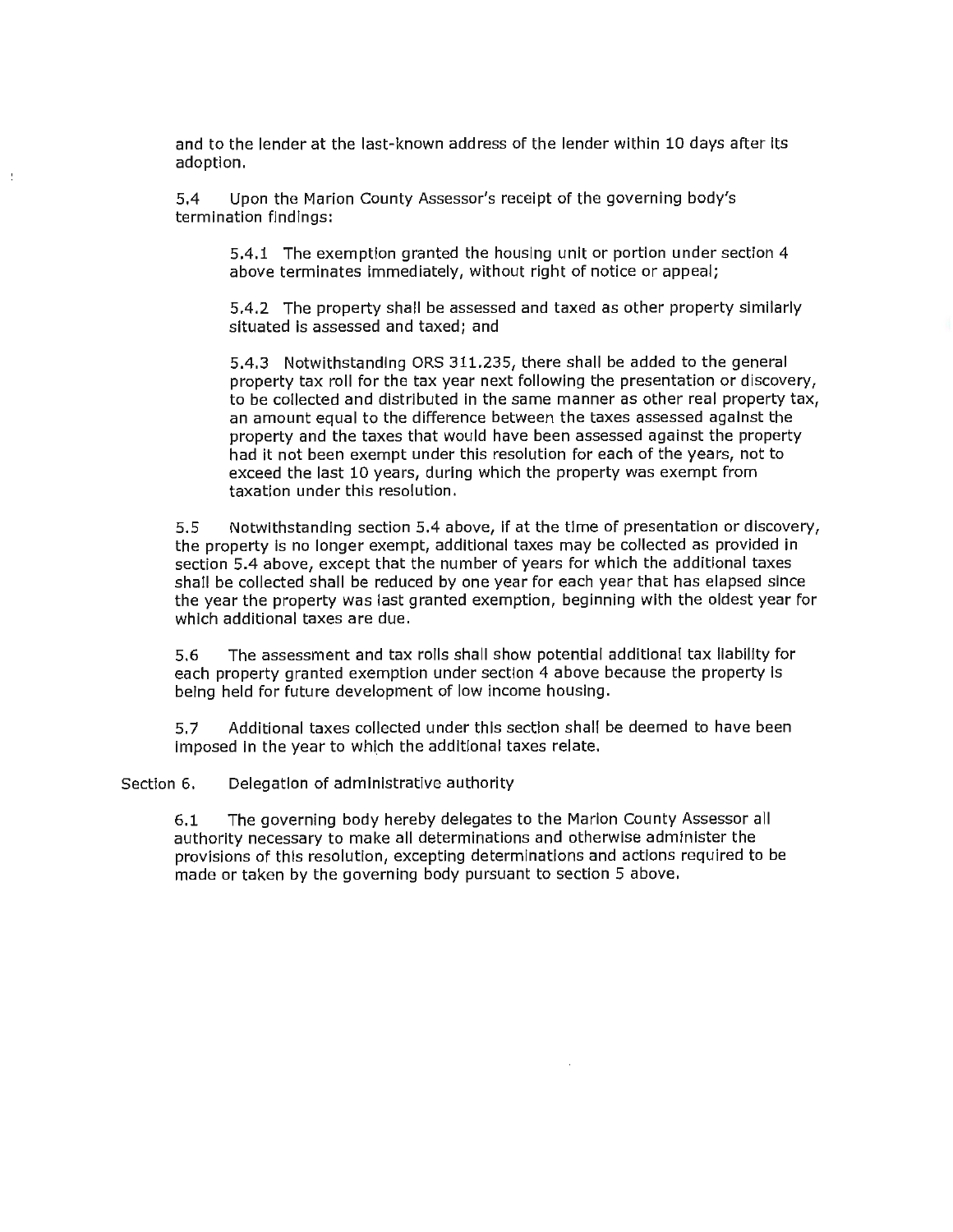### **EXECUTIVE LIMITATION 9: ASSET PROTECTION**

### **Background/Discussion**

This is the ninth of twelve monitoring reports scheduled for 2017-18 school year and is designed to provide the School Board with information to determine if the superintendent is meeting the criteria established within the adopted Executive Limitations.

### Executive Limitation 9: Asset Protection

The superintendent shall not allow assets to be unprotected, inadequately maintained, inappropriately used, or unnecessarily risked.

Accordingly, the Superintendent shall not:

1. Fail to establish and maintain policies and procedures to ensure reasonable protection of the District's assets.

### Evidence of Compliance

The District has established policies, procedures, manuals, and forms ranging from specific duties of employees and use of facilities to cash handling and routine maintenance of schools and support facilities, all designed to protect District assets.

### Evidence of Non-compliance

One area of risk continues to be the handling of cash and the use of pro-cards in our schools. During the past year, the District has experienced incidents of theft and misuse of pro-cards. Because of this, we have tightened controls and oversight on petty cash and pro-card use. Each incident has been investigated, and appropriate actions have been taken. The District is reviewing current policies, practices, and training to determine the next steps in oversight and internal controls.

2. Fail to maintain the District's self insurance fund at a level necessary to provide coverage against theft and casualty losses and against liability losses to Board members, staff and the District itself in an amount that is reasonable for school Districts of like size and in accordance with state law.

### Evidence of Compliance

The District maintains an amount in the risk management fund to cover potential losses in the areas of general liability and property, as well as workers' compensation and unemployment liability. The District is self-insured for the first \$800,000 of liability loss, first \$500,000 of property loss, and the first \$600,000 of loss per worker's compensation claim. As of June 30, 2017, the District's Risk Management Fund contained a balance of approximately \$13 million. Staff believe that this is a reasonable balance that provides the District with a sufficient fund amount to address significant losses, in the near term, without jeopardizing the General Fund. However, a more detailed analysis is warranted to ensure the viability of this fund over the next five to seven years. The Risk Management Fund balance is reviewed annually by the District's insurance broker to ensure that the District is protected from catastrophic risks.

Evidence of Non-compliance None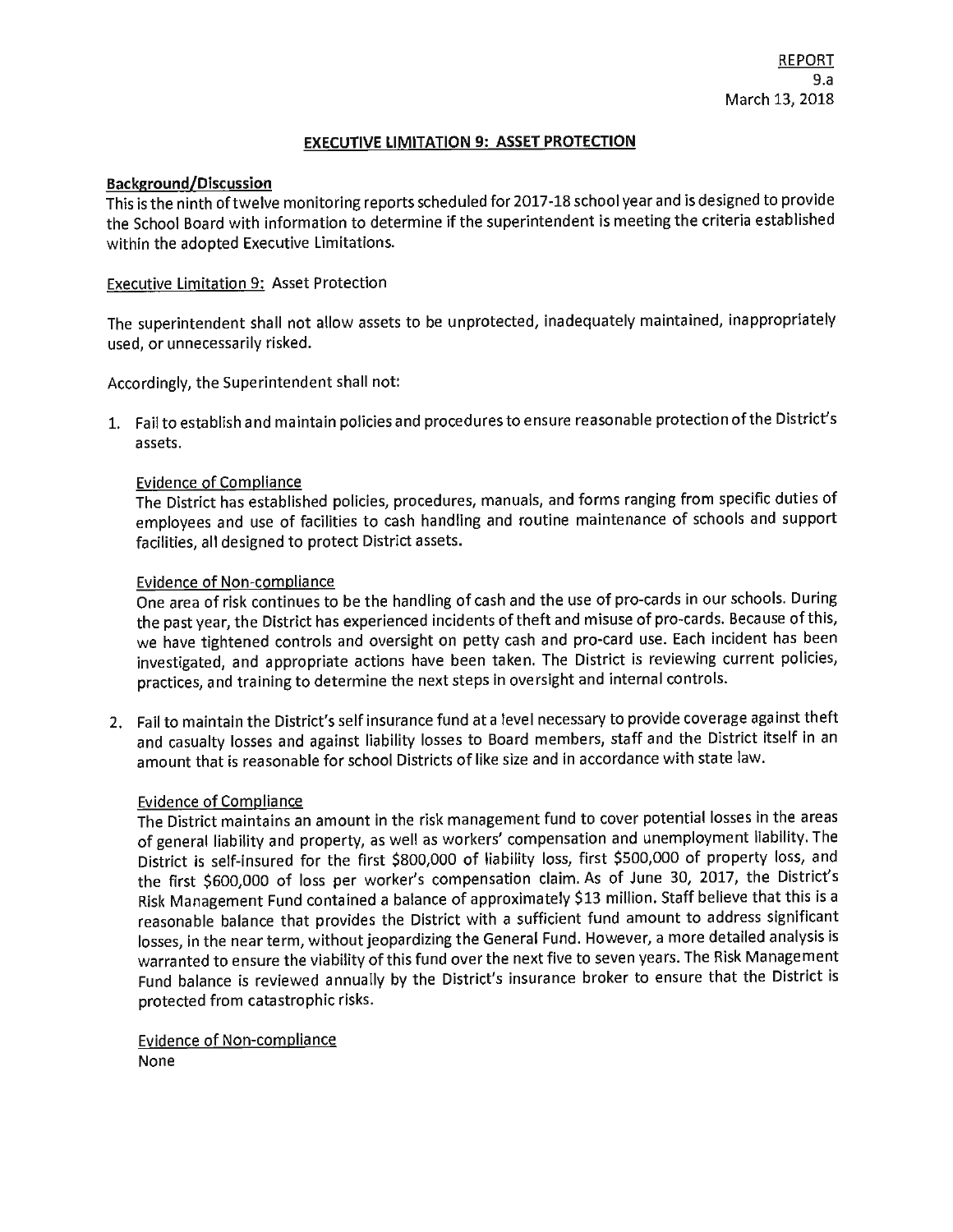3. Fail to maintain excess insurance to cover losses in excess of the District's self-insured retention.

### Evidence of Compliance

The District has excess liability coverage, through June 30, 2018, with Genesis Insurance Company with limits of \$10 million. The District has excess property insurance with Travelers Insurance through June 30, 2018, and uses replacement cost for buildings, equipment, and hardware with policy limits of \$250 million per occurrence. Earthquake and flood coverage are each limited to \$25 million. Additional flood insurance through American Bankers covers the main buildings of North High and Parrish Middle School for \$500,000 each and \$500,000 for contents each. The District has excess workers' compensation insurance with State National Insurance Company through June 30, 2018.

## Evidence of Non-compliance

None

4. Receive, process, and disburse funds under controls, which are insufficient under generally accepted accounting principles for governments.

### Evidence of Compliance

The District maintains internal financial controls to minimize fraud and theft from occurring. These controls can be as basic as locking cabinets and having passwords for computers, or more focused on behaviors such as separating out financial duties so no one individual has control over an entire financial transaction. Internal controls over financial reporting are tested as part of the District's annual external audit.

### Evidence of Non-compliance

The current Comprehensive Annual Financial Report (CAFR) contains the auditor's report concerning internal controls (page 190). While no material weaknesses were identified, the auditors did identify internal control deficiencies regarding the approval of additional earnings related to grant funds. The District has implemented a corrective action plan to address the deficiencies stated above.

- 5. Acquire, encumber, or dispose of land without approval of the Board.
	- a. Routine encumbrances, identified as not significantly affecting the continued use of the real property by the District, and related to easements for utilities and/or easements for right-of-way do not require Board approval and are exempt from this Executive Limitation

### Evidence of Compliance

The District has not acquired, encumbered, or disposed of land without approval of the Board. At the December 2016 Board meeting, approval was given to the chief operations officer to proceed with a land transaction project involving the City of Salem and multiple school sites throughout the District. The property transaction should be completed prior to June 30, 2018, and will come to the Board for final approval.

Evidence of Non-compliance None

6. Knowingly or recklessly expose the District, its Board, or staff to legal liability.

### Evidence of Compliance

Staff works closely with the District's legal counsel to evaluate and address active and threatened litigation. We are aware of no instances where the District, Board, or staff have knowingly or recklessly exposed the District, staff, or Board to legal liability,

Evidence of Non-compliance None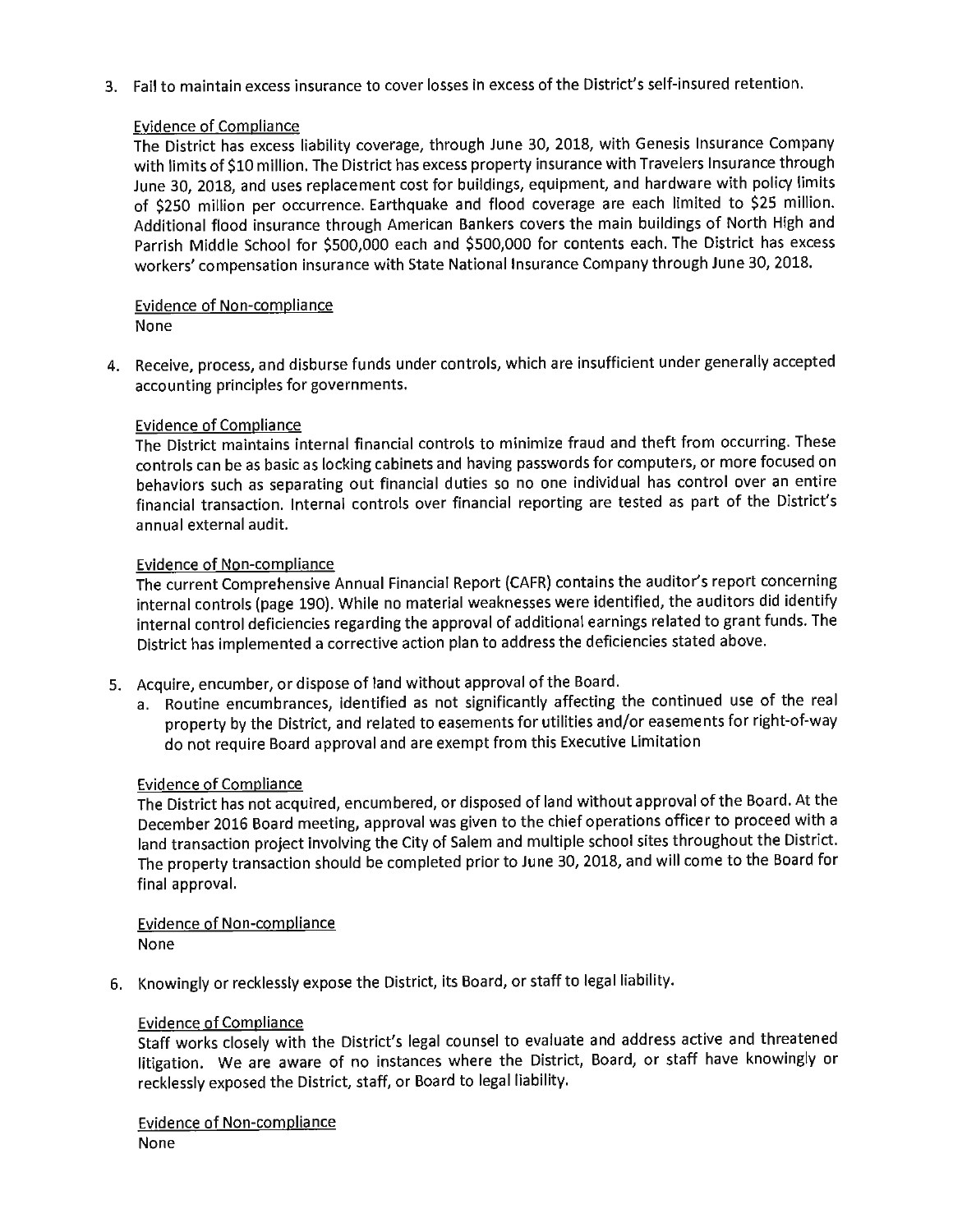7. Fail to implement procedures to protect intellectual property, information, and files from loss or significant damage due to negligence.

### Evidence of Compliance

The District has technological solutions in place to protect intellectual property, information, and files from loss or significant damage due to negligence. Electronic information is protected through a system of passwords, firewalls, anti-virus, and other technologies and processes to enhance our cyber security posture. We are updating policies and procedures as part of our new cyber security awareness program to keep staff informed of best practices and protocols for keeping electronic data safe. Additionally, sensitive or confidential hard copy information is protected by physical and electronic access control measures and/or fireproof safes when appropriate and available. Policies and procedures are in place and are reviewed and updated regularly to inform staff of best practices and protocols for keeping data safe. The District is not aware of any significant gaps in our systems of protection.

### Evidence of Non-compliance None

8. Fail to preserve and dispose of all records related to affairs or business of the District in accordance with state and federal law.

### Evidence of Compliance

The District maintains a records retention schedule that complies with state and federal requirements. Records past the retention requirement are purged and disposed of where appropriate and feasible, on an annual basis and in accordance with statute.

### Evidence of Non-compliance None

9. Knowingly or recklessly endanger the District's public image or credibility, thereby jeopardizing the District's ability to accomplish its mission.

### Evidence of Compliance

The District makes every effort to preserve and enhance its public image and credibility within the community. Media relations, publications, community meetings, and electronic communications are examples of efforts to ensure the public is aware of relevant issues.

Evidence of Non-compliance None

Pending Executive Limitation Information None

### **Recommendation/Board Action**

This report is provided to the School Board for discussion and consensus on content.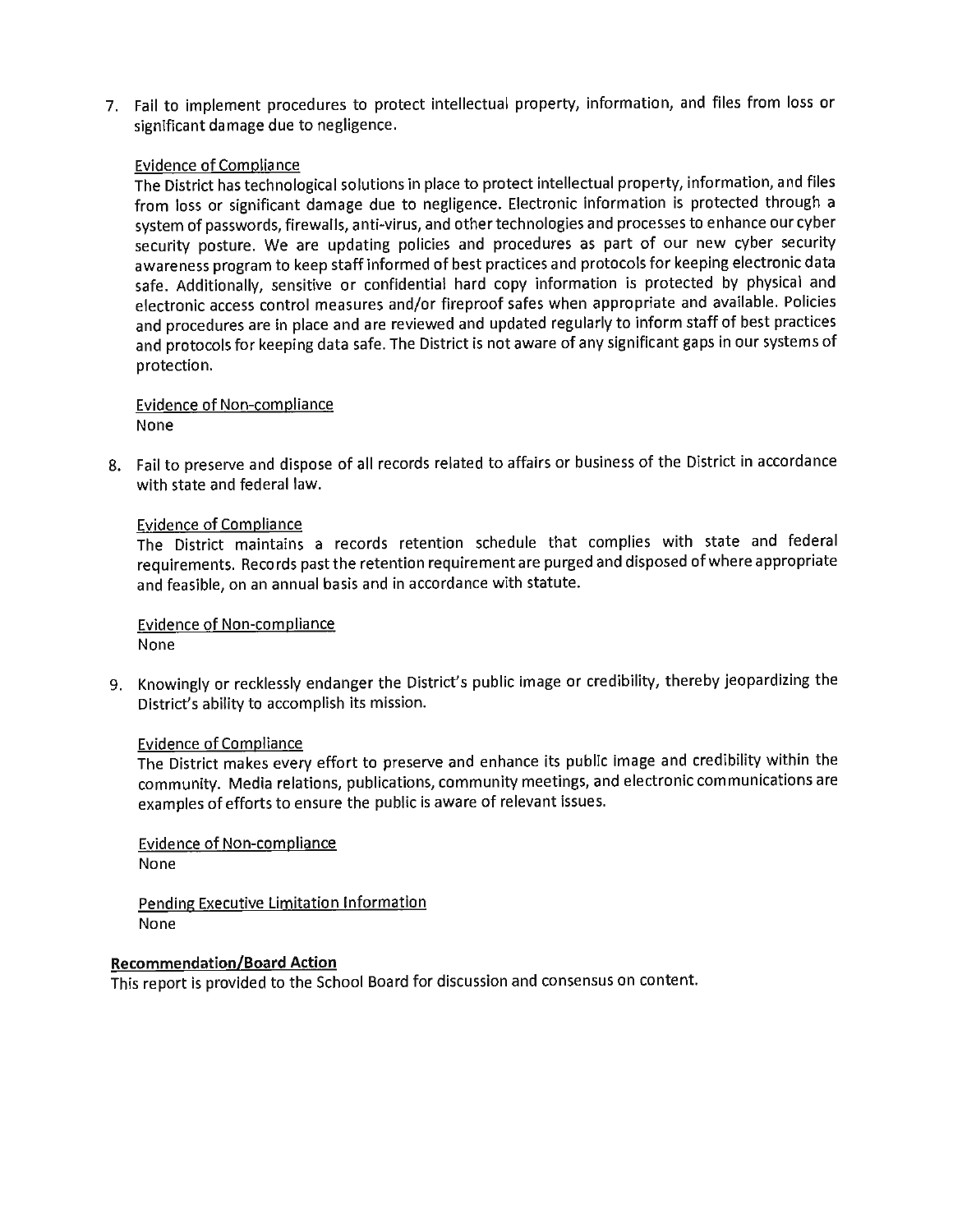

## **STRATEGIC PLAN REPORT 2017-2018**

## **Positive Behavioral Interventions & Suooorts**

| Date                    | March 13, 2018                                                                                                                                                                                                                                                                                                                                                                                                                                                                                                                                                                                                                                                                                                    |  |  |
|-------------------------|-------------------------------------------------------------------------------------------------------------------------------------------------------------------------------------------------------------------------------------------------------------------------------------------------------------------------------------------------------------------------------------------------------------------------------------------------------------------------------------------------------------------------------------------------------------------------------------------------------------------------------------------------------------------------------------------------------------------|--|--|
| Submitted by:           | Teri Lewis, Charisse Elliott, Michelle Massar, Linda Myers                                                                                                                                                                                                                                                                                                                                                                                                                                                                                                                                                                                                                                                        |  |  |
| <b>Strategic Plan:</b>  | Continue the phased implementation of Positive Behavioral Interventions and Supports (PBIS) creating a Tier I baseline in<br>all schools and instituting Tier II structures at designated schools.                                                                                                                                                                                                                                                                                                                                                                                                                                                                                                                |  |  |
| Background:             | PBIS was originally implemented in Focus Title I Schools as a means to support schools looking at their school climate.<br>Based on this pilot and an identified need to support staff with frequent and chronic discipline issues, it was decided to<br>implement a PBIS Framework across the entire district. The 2015-16 school year focused on district planning and<br>preparation for implementation. School training, professional development, coaching and technical assistance began in<br>2016-17 with one full time employee. In its second year of implementation, district capacity for schools has increased<br>and there are now three full-time employees available to provide on-going support. |  |  |
| <b>Current Actions:</b> | Training: At of March 2018, 100% of schools have received Tier I training, 77.2% have received Tier II training and 21%<br>have received Tier III Training.                                                                                                                                                                                                                                                                                                                                                                                                                                                                                                                                                       |  |  |
|                         | Professional Development: The most frequently requested topics by schools include: (a) PBIS overview, (b) Functional<br>Behavior Assessments & Behavior Intervention Plans, and (c) Effective Punishment. This year, professional development<br>was provided to the Transportation Department and the bus drivers through focused trainings and coaching. In addition,<br>we have provided PBIS trainings to PE Teachers, Music Teachers, school office staff, Student Services staff, and CSOCs.<br>We have also presented to Elementary Principals and new secondary administrators.                                                                                                                           |  |  |
|                         | Coaching: Three types of coaching are available to schools:<br>Block Monthly Coaching. Monthly four hour time session where schools can choose to come to a location for<br>coaching. Schools may attend as teams, or as individuals. The topics are school driven and will cover all three tiers.<br>Drop-in. PBIS Coaches drop-in during school-based scheduled PBIS team meetings. These visits are meant as support<br>and schools are not expected to have extra preparations to accommodate the coaches.<br>School Requested. PBIS district team provides on-site coaching based on school needs and specific requests.                                                                                     |  |  |
|                         | Technical Assistance On-line resources are now available to school teams. We use Yammer as a format for schools to<br>share resources and ask questions. We also post updates, opportunities and school highlights on our Yammer account.<br>Currently we are developing a Sharepoint site and are working on a public website for families and community members.                                                                                                                                                                                                                                                                                                                                                |  |  |
| <b>Future Actions:</b>  | Training: There are 7 additional trainings scheduled throughout April and May, 2018.                                                                                                                                                                                                                                                                                                                                                                                                                                                                                                                                                                                                                              |  |  |
|                         | Professional Development<br>Continue to provide school and/or department based PD as requested<br>Continue to provide on-going PD to Behavior Specialists and Cadre<br>Continue to work with Transportation on their three-tiered system (e.g., PBIS Manual, RIDE card program)                                                                                                                                                                                                                                                                                                                                                                                                                                   |  |  |
|                         | Coaching: Monthly Block Coaching (March 9, April 16 and May 11)                                                                                                                                                                                                                                                                                                                                                                                                                                                                                                                                                                                                                                                   |  |  |
|                         | <b>Technical Assistance</b><br>Continue to develop our on-line presence (One Note, Yammer, Sharepoint and District Website)<br>Continue to create district level systems to support implementation (e.g., tools, guides, activities)                                                                                                                                                                                                                                                                                                                                                                                                                                                                              |  |  |
| Data:                   | Please see reverse side for 2017-18 data.                                                                                                                                                                                                                                                                                                                                                                                                                                                                                                                                                                                                                                                                         |  |  |
| Summary:                | PBIS is a three-tiered framework and not a scripted curriculum. The program relies on evidence-based practices and<br>data-based decision-making and is centered on building relationships with our students, families and colleagues.<br>PBIS Tier I focuses on establishing a school-wide foundation that will support the social success of about 80% of students.<br>Tier II increases support for the 10-15% of students who benefit from additional instruction, support and feedback.<br>Finally, Tier III provides intensive and individualized support to the 1-5% of students who needs require comprehensive<br>strategies to increase their ability to succeed.                                       |  |  |
|                         | PBIS implementation is associated with:<br>-Improved organizational efficiency<br>-Reduced problem behavior<br>-Reduced staff turnover<br>-Increased academic performance<br>-Increased perception of teacher efficacy<br>-Increased attendance<br>-Reduced disparities in discipline (i.e. equity concerns)<br>-improved perception of safety                                                                                                                                                                                                                                                                                                                                                                    |  |  |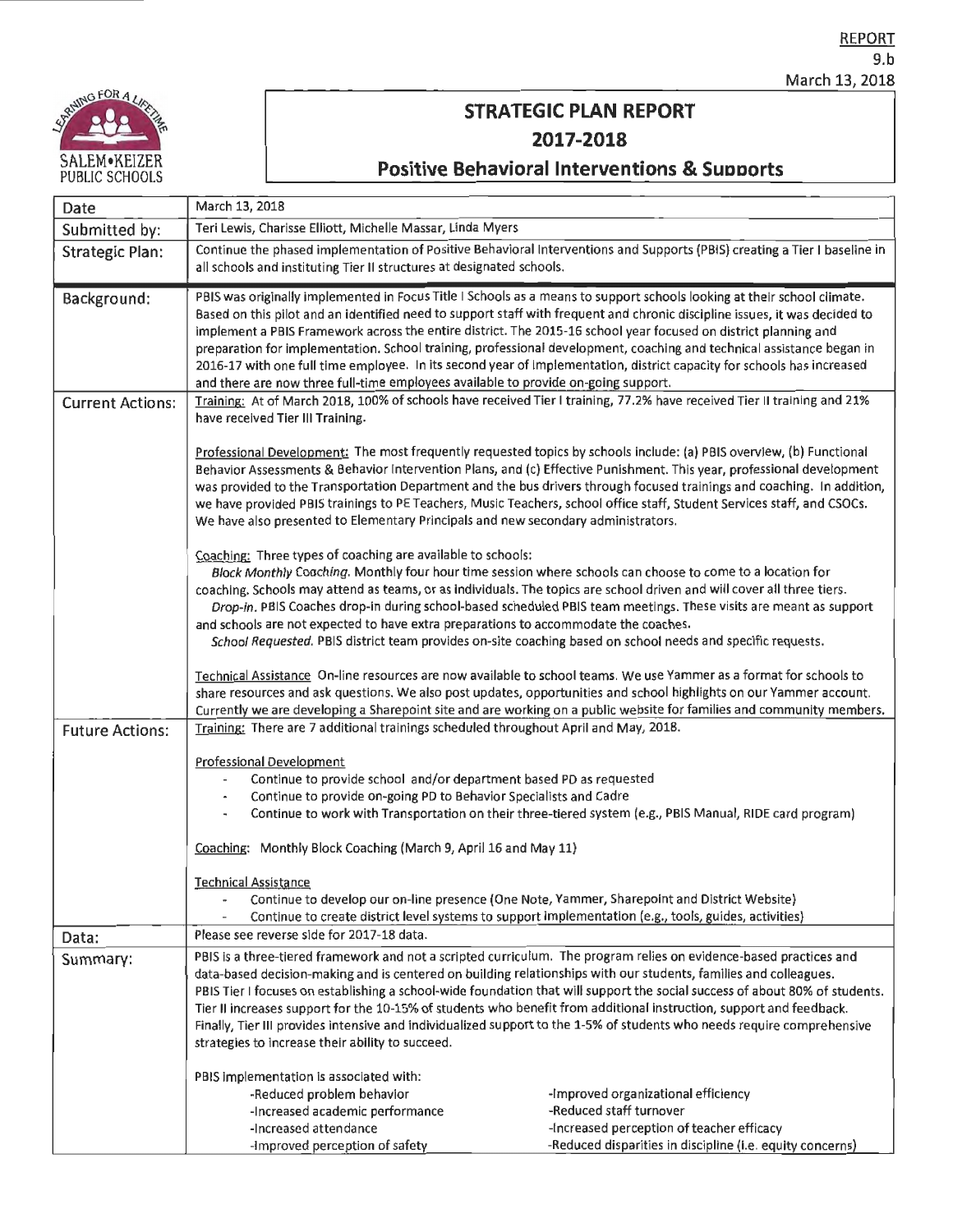

## **STRATEGIC PLAN REPORT 2017-2018 Positive Behavioral Interventions & Supports**

Based on a recent Office of Behavioral Learning Survey the majority of staff responded that they had been provided appropriate training and support related to our district implementation of PBIS.

- High Schools 73%  $\overline{a}$
- Middle Schools 71%
- Elementary Schools 81%

|                   |          | Early           | 2016-17            | 2017-18        | <b>Remaining</b> |
|-------------------|----------|-----------------|--------------------|----------------|------------------|
|                   |          | <b>Adopters</b> |                    |                |                  |
| Elementary (n=44) |          |                 |                    |                |                  |
|                   | Tier I   | 21              | 20                 | 3              | 0                |
|                   | Tier II  | 2               | 17                 | 20             | 5                |
|                   | Tier III | 0               | 0                  | 11             | 33               |
|                   | Future   | 19              | 7                  | 0              | 0                |
| Middle $(n=11)$   |          |                 |                    |                |                  |
|                   | Tier I   | 3               | 8                  | $\mathbf 0$    | 0                |
|                   | Tier II  | $\bf{0}$        | 3                  | $\overline{7}$ | $\mathbf{1}$     |
|                   | Tier III | 0               | 0                  | $\mathbf 0$    | 11               |
|                   | Future   | 8               | 0                  | $\bf{0}$       | 0                |
| High $(n=8)$      |          |                 |                    |                |                  |
|                   | Tier I   | 0               | 8                  | 0              | 0                |
|                   | Tier II  | 0               | $\mathbf 0$        | 5              | 3                |
|                   | Tier III | $\Omega$        | $\pmb{\mathsf{0}}$ | 0              | 8                |
|                   | Future   | 8               | 0                  | 0              | 0                |
| All $(n=63)$      |          |                 |                    |                |                  |
|                   | Tier I   | 21              | 36                 | 3              | 0                |
|                   | Tier II  | 2               | 20                 | 32             | 9                |
|                   | Tier III | 0               | 0                  | 11             | 52               |
|                   | Future   | 35              | 7                  | 0              | 0                |
|                   |          |                 |                    |                |                  |

# **PBIS Trainings for Schools**

\* Howard Street and JGEMS declined participation in training or coaching



## **All Schools Trained by Tier (Percent)**